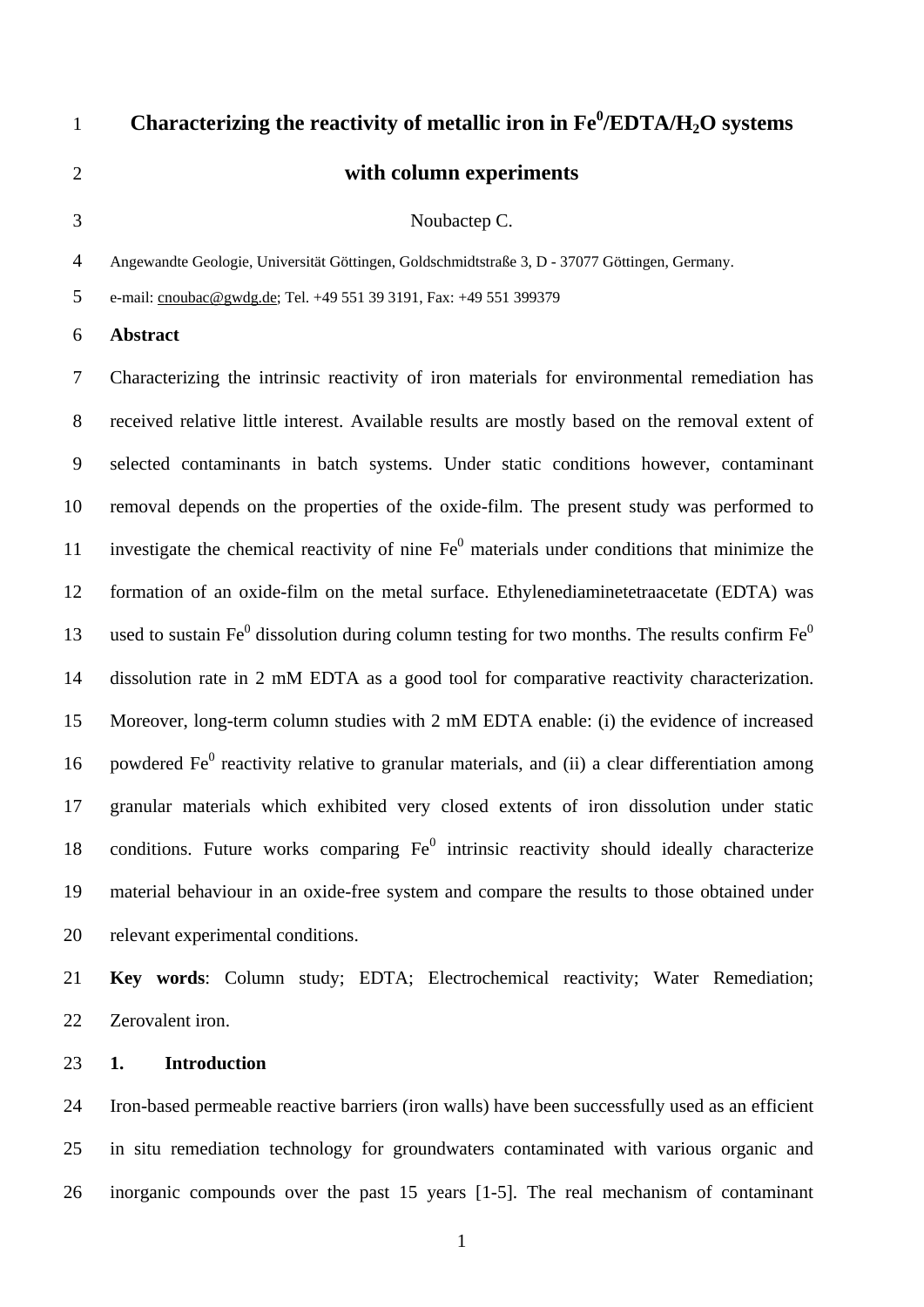removal is yet to be elucidated. Despite a broad consensus on reductive transformations [1], quantitative contaminant removal by other mechanisms has been reported. Currently, it is assumed that  $Fe^{0}/H_{2}O$  systems may remove chlorinated organics by reductive degradation, 27 28 29 30 31 32 33 34 35 36 37 whereas metals, metalloids and radionuclides may be removed via reductive precipitation, surface adsorption or complexation, or co-precipitation with the Fe oxyhydroxides that are generated in the system [2-4]. The validity of this concept is progressively questioned [6-12]. In fact, some of the enumerated processes must be fundamental and valid for all possible pollutants while others will be valid only in particular situations (e.g., the contaminant is reducible). In addition to the diversity of successfully removed contaminants in  $Fe^{0}/H_{2}O$ systems, there is diversity among  $Fe<sup>0</sup>$  sources (intrinsic properties) and thus diversity in the chemical reactivity of used materials.

38 39 40 41 42 43 44 45 46 47 48 49 50 51 52 Over the past 20 years  $Fe<sup>0</sup>$  materials used in laboratory and field  $Fe<sup>0</sup>/H<sub>2</sub>O$  systems was available from a variety of commercial sources including [13-15]: (i) chemical reagents (e.g. Merck, Across, Aldrich), (ii) untreated scrap iron and by-products [15, 16], and (iii)  $Fe<sup>0</sup>$ materials manufactured for environmental remediation (e.g. Connelly-GPM Inc., G. Maier GmbH, ISPAT GmbH, Peerless Metal Powders & Abrasive). The results of experiments using such different materials have been compared to each other with little care on the intrinsic material reactivity (see next section). To date there is no standard parameter to evaluate the intrinsic reactivity of  $Fe<sup>0</sup>$  materials [17]. However, it is well known that, the metal type and method of manufacture are as important as the environment (solution corrosiveness) for corrosion processes [18]. Clearly, the presence and amount of alloying and other foreign elements, the size of the material, and whether the metal is cast, forged, wrought or welded are critical to material intrinsic reactivity (corrodibility). A further problem with the majority of commercially available  $Fe<sup>0</sup>$  is that the materials are produced from scrap iron and steel obtained from a number of primary industries using iron in the production of automotive and related industrial parts [13]. Therefore, the "feedstock" for commercially available  $Fe<sup>0</sup>$  is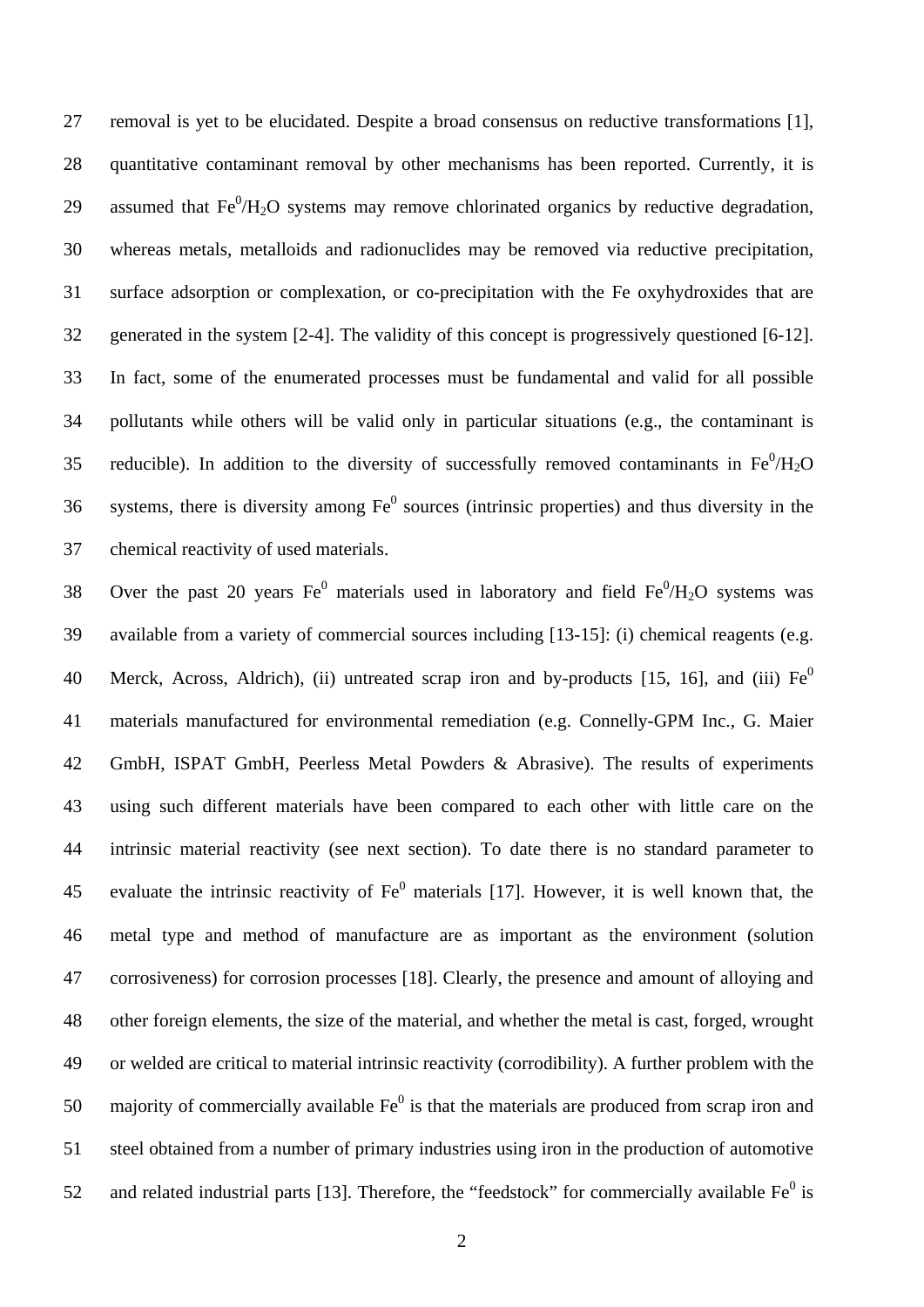a mixture including scrap iron and steel. The mixture is heated at 700 to 1200°C in rotary kilns to burn off the non-metallic materials, especially the cutting oils [13]. Accordingly, the real manufacturing history of commercially available  $Fe<sup>0</sup>$  is not traceable. This is the major 53 54 55 56 reason why materials should be characterized "as received".

57 58 59 60 61 62 63 64 65 66 67 68 69 70 71 72 Factors affecting  $Fe^{0}$  reactivity in laboratory experiments can be divided into three subgroups: (i) material-dependent factors (intrinsic reactivity - mostly not directly accessible to researchers), (ii) environment-dependent factors (investigable at individual relevant sites), and (iii) operational experimental parameters (should be designated to mimic environmentdependent factors). Environment-dependent factors and operational experimental parameters are not addressed in the present work. As concerning material-dependent factors, they include: Fe<sup>0</sup> manufacturing history, Fe<sup>0</sup> elemental composition, Fe<sup>0</sup> particle size (nm,  $\mu$ m, mm),  $Fe<sup>0</sup>$  surface area and surface property (also of generated oxides). A decade of investigations on  $Fe<sup>0</sup>$  have not clarified the relative importance of the individual factors of this subgroup [15, 19, 20]. However, an unjustified importance was attributed to one of these parameters: the surface area [19, 21] and kinetic rate constant  $(k_{obs})$  are usually normalized to the surface area [22, 23]. To characterize the  $Fe<sup>0</sup>$  intrinsic reactivity, most of the tested materials were used without any pre-treatment ("as received"). Only one material was crushed and sieved to yield particle size relevant for field applications  $(\leq 2 \text{ mm})$ . Their chemical reactivity is evaluated as the extent of iron dissolution in the presence of Ethylenediaminetetraacetate (EDTA available as Na<sub>2</sub>-EDTA).

73 74 75 76 77 78 The ability of EDTA to sustain iron oxidative dissolution is well documented in the corrosion science  $[24-26]$  and has been used to avoid the formation of oxide-film on Fe<sup>0</sup> in experiments investigating contaminant removal in  $Fe^{0}/H_{2}O$  systems [27-29]. A comprehensive discussion on the chemistry of the  $Fe^0/EDTA/H_2O$  system is given by Pierce et al. [30]. Previous works characterizing the reactivity of  $Fe<sup>0</sup>$  in the presence of EDTA (2 mM) showed that the kinetic rate constant of iron dissolution (termed  $k_{EDTA}$ ) is a useful parameter to differentiate the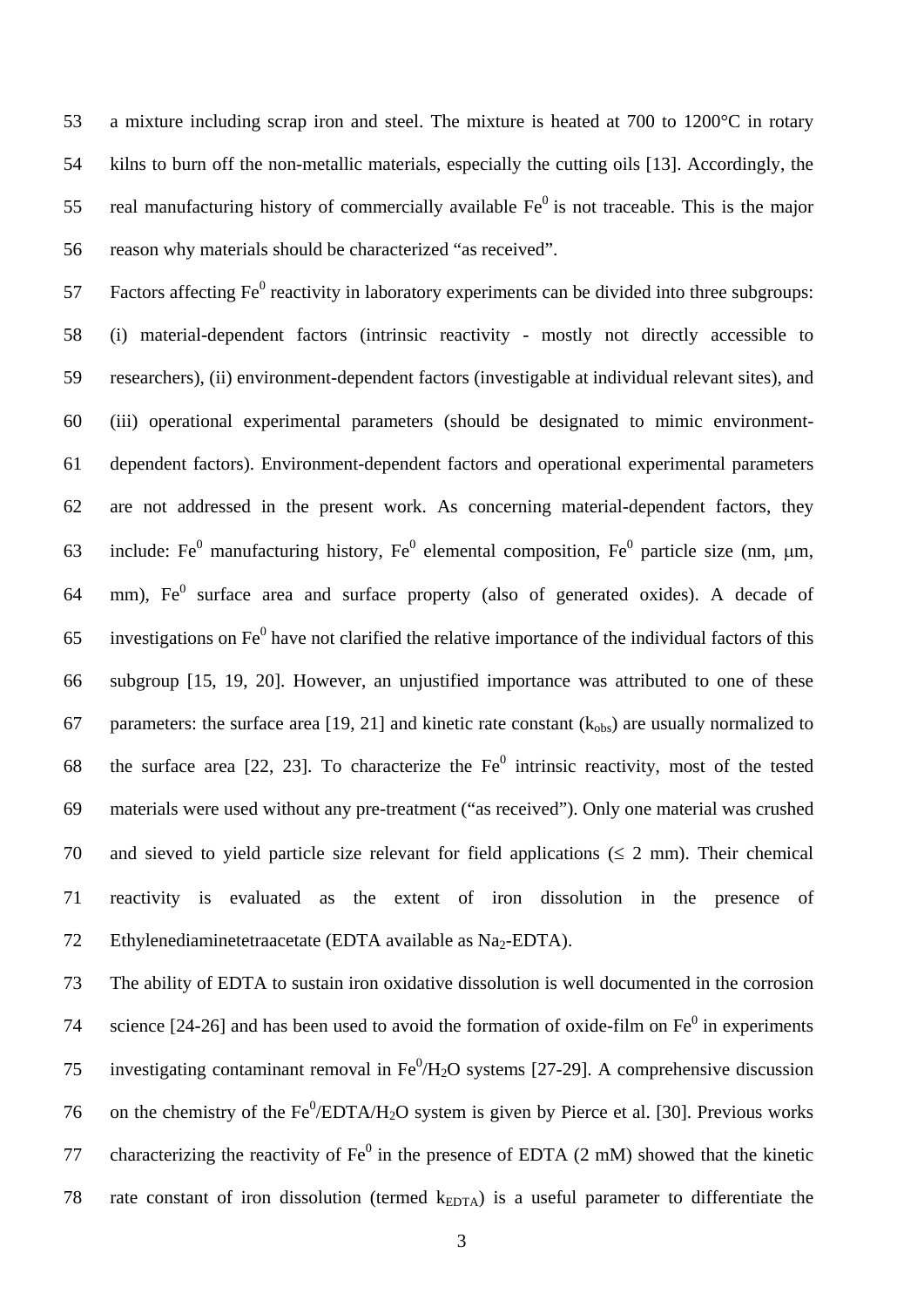reactivity of Fe<sup>0</sup> materials in batch systems [15]. To further characterize the reactivity of Fe<sup>0</sup> in batch experiments, a parameter  $\tau_{EDTA}$  was introduced [31, 32]. Per definition,  $\tau_{EDTA}$  is the 79 80 81 82 time necessary to reach aqueous Fe saturation under given experimental condition assuming 1:1 Fe/EDTA complexation ([Fe]  $= 2$  mM or 112 mg/L).

83 84 85 86 87 88 The objective of the present work was to investigate the feasibility of using EDTA to characterize the reactivity of  $Fe<sup>0</sup>$  materials in column studies. For this purpose a series of nine pre-selected Fe $^0$  materials are used. Their chemical reactivity in a 2 mM EDTA solution is comparatively examined. The extent of iron dissolution in individual columns is used to assess  $Fe<sup>0</sup>$  reactivity. For the sake of clarity the definition of chemical reactivity will be recalled.

### 89 **2. Electrochemical reactivity of Fe0**

90 91 92 93 94 95 96 97 98 99 100 101 102 103 104 In discussing the suitability of  $Fe<sup>0</sup>$  for environmental remediation one has to properly distinguish between the corrodibility of  $Fe<sup>0</sup>$  and the corrosiveness of the aqueous environment. Fe<sup> $0$ </sup> corrodibility is the material's susceptibility to corrosion or the material's intrinsic chemical reactivity. Because iron corrosion is primarily an electrochemical process,  $Fe<sup>0</sup>$  intrinsic reactivity can be regarded as  $Fe<sup>0</sup>$  electrochemical reactivity. The corrosiveness of the environment refers to the aggressiveness of the aqueous solution toward  $Fe<sup>0</sup>$  oxidative dissolution. Consequently,  $Fe<sup>0</sup>$  corrodibility and solution corrosiveness are not objective parameters but subjective tendencies. Accordingly, the  $Fe<sup>0</sup>$  electrochemical reactivity is its tendency to undergo an oxidative dissolution. Similarly, the corrosiveness of a contaminant for a given  $Fe<sup>0</sup>$  material is its ability to induce oxidative dissolution of the material. Efforts to characterize electrochemical reactivity of  $Fe<sup>0</sup>$  in neutral and close-to-neutral solutions are complicated by two major parameters: (i) the formation of oxide layers on  $Fe<sup>0</sup>$ , and (ii) the interactions of dissolved species within the oxide layers. Therefore, efforts has been made to characterize iron-corrosion-related processes in the absence of oxide layers [15, 26, 30, 31]. One of these efforts is used in this study. It consists in using EDTA as chelating agent to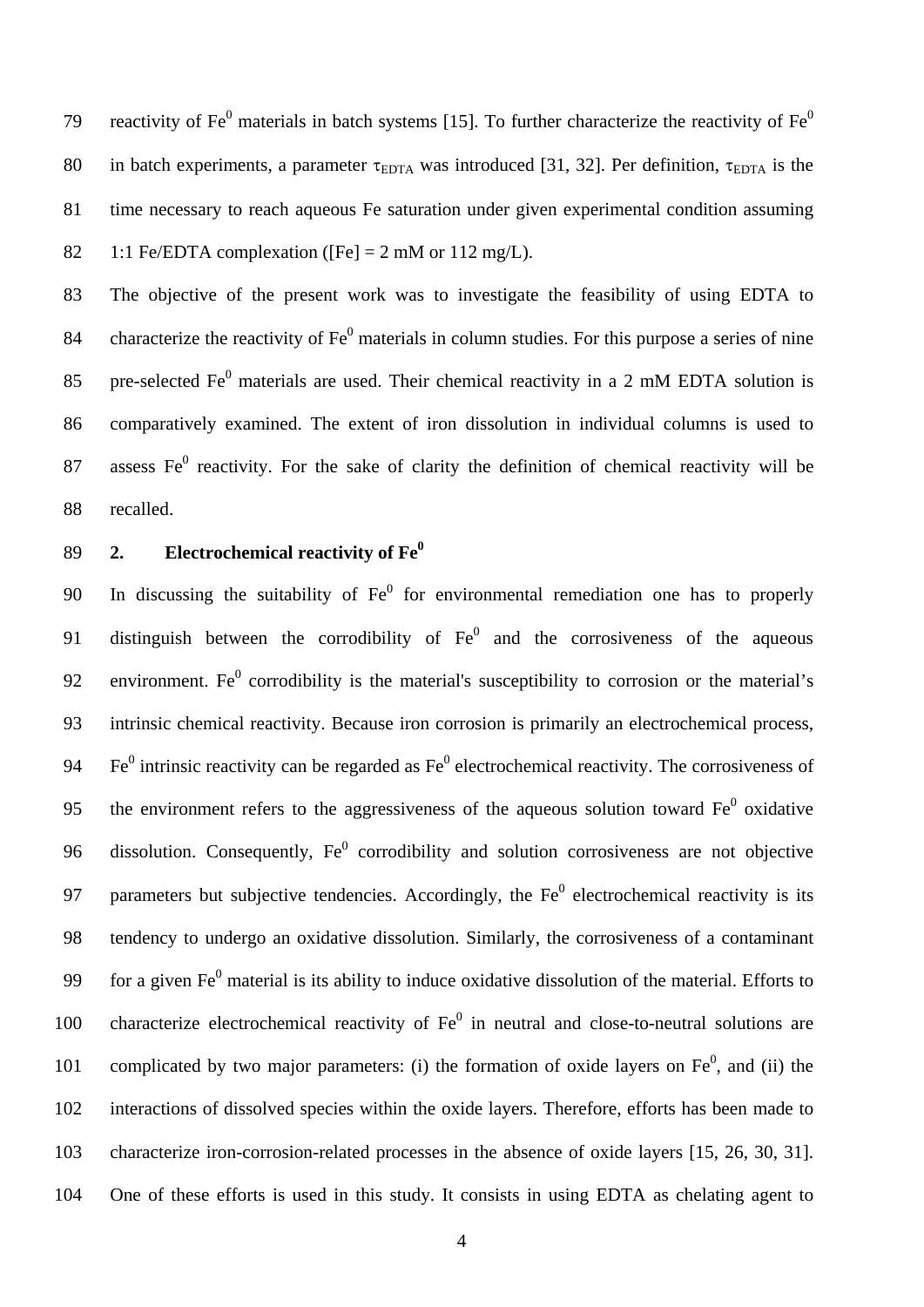avoid the formation of oxide layers on  $Fe<sup>0</sup>$  and thus, to sustain  $Fe<sup>0</sup>$  oxidative dissolution by molecular  $O_2$  (and  $H_2O$ ). 105 106

107 108 109 110 111 112 113 114 115 The presentation above shows clearly that each  $Fe<sup>0</sup>$  material is characterized by its electrochemical reactivity and each contaminant by its corrosiveness for a given  $Fe<sup>0</sup>$ . More precisely, a given concentration of a contaminant (in a given solution – ionic strength, pH value) exhibits a certain corrosiveness for a given  $Fe<sup>0</sup>$ . The difficulty arises when one has to compare data obtained by various investigators under different experimental conditions even when the experiments would have used the same mass loading of a given  $Fe<sup>0</sup>$  material [32]. To take these weaknesses into account, the present study comparatively investigates the kinetics and the extent of Fe<sup>0</sup> oxidative dissolution by molecular  $O_2$  (and  $H_2O$ ) in the presence of EDTA for nine materials in column experiments.

116

### **3. Materials and Methods**

#### 117 **3.1 Solutions**

118 119 120 121 122 123 124 125 Based on previous works, a working EDTA-solution of 0.002 M was used [15, 31, 32]. Working EDTA solutions (0.02 M or 2 mM) was obtained by a one step dilution (1:20) of a stock solution prepared from an analytical grade chemical (ethylenediaminetetraacetic acid disodium salt - ACROS Organics). A standard iron solution (1000 mg/L) from Baker  $JT^@$  was used to calibrate the Spectrophotometer. The reducing reagent for  $Fe^{III}$ -EDTA was ascorbic acid. The ascorbic buffer was used to keep the pH <4.0. 1,10 orthophenanthroline (ACROS Organics) was used as reagent for  $Fe^{II}$  complexation. Used  $L(+)$ -ascorbic acid and L-ascorbic acid sodium salt were of analytical grade. All solutions were prepared using deionised water.

126 **3.2 Fe<sup>0</sup> materials** 

127 128 129 130 One laboratory grade iron powder (ACROS Organics - ZVI9), one scrap iron (ZVI7), and seven commercially available iron materials have been tested. Table 1 summarizes the main characteristics of these materials together with their iron content. Before used ZVI3 was crushed and sieved; the size fraction 1.0-2.0 mm was used without any further pretreatment.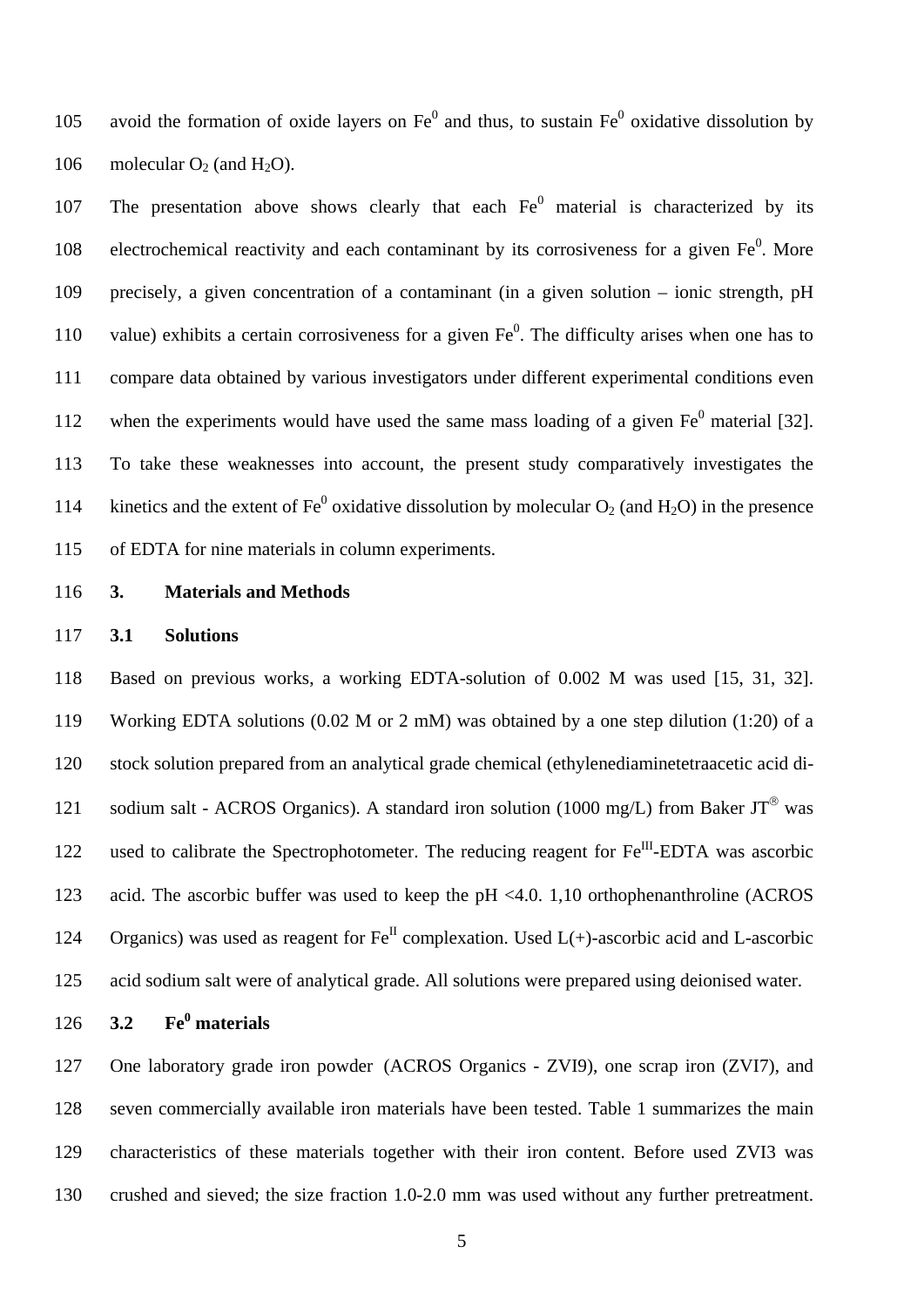The specific surface area of the materials varies between 0.043 and 1.8  $m^2$  g<sup>-1</sup>. These data were compiled from the literature (Tab. 1). The objective of this study is to compare the materials in the form in which they could be used in field applications. Accordingly, the materials were compared mostly on the basis of the extent of iron dissolution from the same initial mass of Fe<sup>0</sup> (1.0 g) by the same volume of 2 mM EDTA. Apart from ZVI3, all other 131 132 133 134 135 136 137 138 139 materials were used as obtained. Crushing and sieving ZVI3 aimed at working with materials of particle size relevant for field applications. The materials differ regarding their characteristics such as iron content, nature and proportion of alloying elements, and shape. No information about the manufacture process (e.g. raw material, heat treatment) was available.

140 141 142 143 144 145 A survey of the elemental composition (Table 1) shows that the tested materials primarily differ in their carbon (and silicon) contents. Thereafter the tested materials can be divided into three classes: (i) ZVI1, ZVI2, ZVI4, ZVI5, ZVI6 and ZVI7 containing more than 3% carbon (cast irons), (ii) ZVI8 and ZVI9 containing less than 3% C are mild steels, and (iii) ZVI3, direct reduced iron, containing 1.96 % C belongs to the third class because of the particularity of his manufacturing technology, yielding to porous materials.

146 147 148 149 Apart from ZVI5 with a regular spherical shape, homogeneous size  $(d = 1.2 \text{ mm})$  and smooth surface [34], all other materials were irregular in shape (filings and shavings) with a rough surface. ZVI3 was of very rough surface and even porous. ZVI1, ZVI4, ZVI5, ZVI6 and ZVI9 were visibly covered with rust whereas all other samples retained their metallic glaze.

150 151 152 153 154 155 156 The nine used materials were selected from eighteen  $Fe<sup>0</sup>$  materials after characterization in batch experiments using the EDTA-test [15]. The results are presented elsewhere [32]. The results suggested that the batch EDTA-test may not be suitable for characterizing powdered  $Fe<sup>0</sup>$  and Fe<sup>0</sup> filings with high proportion of fines [32]. To test the validity of this assumption one powdered material (from six tested in [32]) was incorporated in this study together with eight materials representative for the variability of the reactivity obtained for the twelve other granular materials (chips, filings, shavings).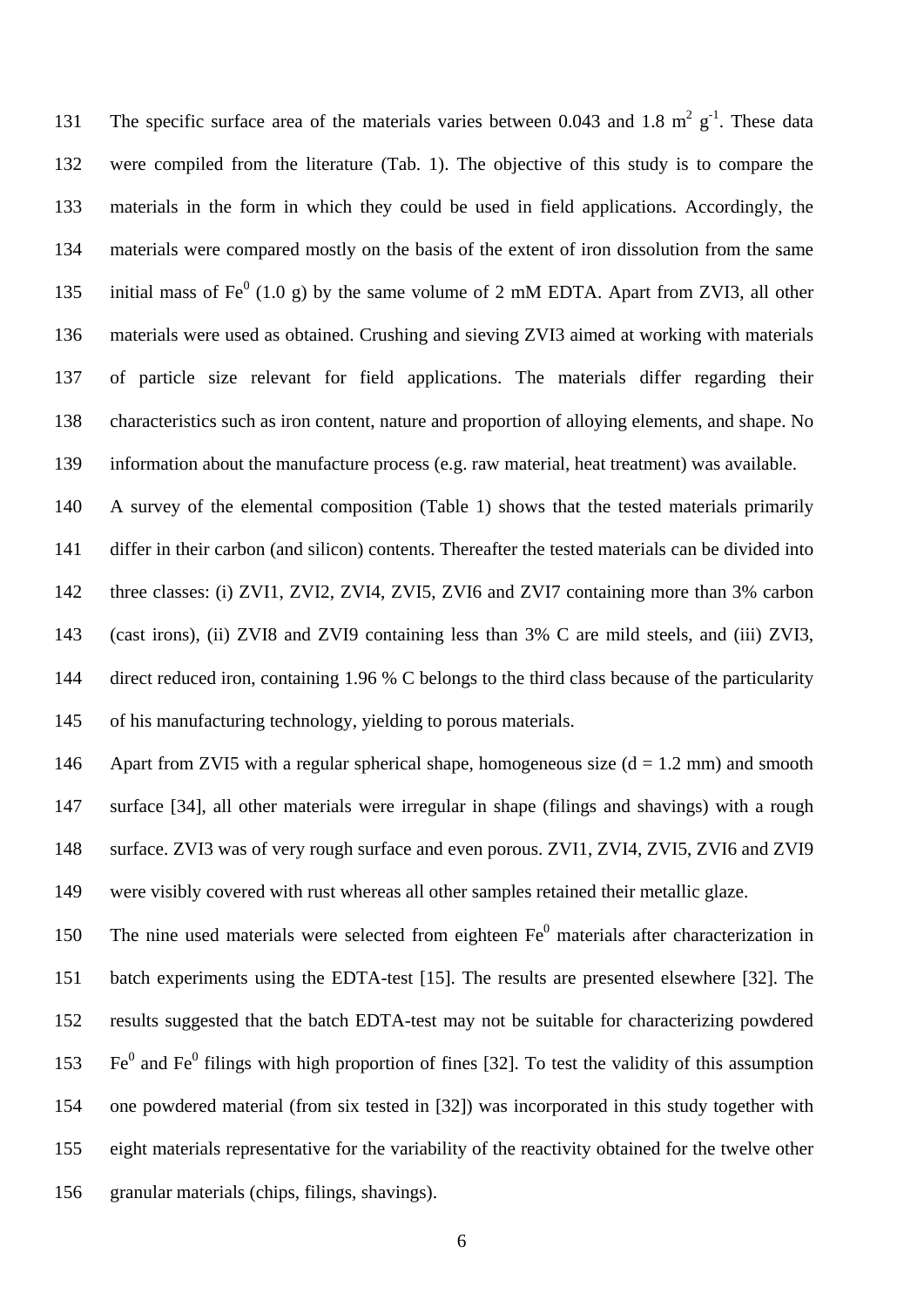### 157 **3.3 Iron dissolution studies**

158 159 160 161 162 163 164 165 166 167 168 Laboratory scale glass columns were operated in up-flow mode. Nine glass columns (40 cm long, 2.6 cm inner diameter) were used. The columns were packed with sand. Each column contains 1.0 g of a different  $Fe<sup>0</sup>$  material in its most upper part. The effective length, the bulk density and the porosity of the packed columns were not characterized as they were not necessary for the discussion of the results. The kinetics and the extent of iron oxidative dissolution by EDTA were the sole targets. The influent solution contained 2 mM EDTA and was pumped upwards from PE bottles using a peristaltic pump (Ismatec, ICP 24). Tygon tubes were used to connect inlet reservoir, pump, column and outlet. The experiment was performed at room temperature (21-25  $^{\circ}$ C). A stable flow rate of about 11.0 mLh<sup>-1</sup> was maintained throughout the experiment. Samples for analysis were collected in flow through bottles at periodic intervals. The experiments were stopped after 62 days.

#### 169 **3.4 Analytical methods**

170 171 172 173 174 175 The aqueous iron concentration was determined with a Varian Cary 50 UV-VIS spectrophotometer, using a wavelength of 510 nm for iron determination and following the 1,10 orthophenanthroline method [38, 39]. The instrument was calibrated for iron concentration  $\leq 10 \text{ mg}$ . The pH value was measured by combined glass electrodes (WTW) Co., Germany). Electrodes were calibrated with five standards following a multi-point calibration protocol in agreement with the current IUPAC recommendation [40].

- 176 **4. Results and discussion**
- 177 **4.1 Expression of experimental results**

178 179 180 181 182 The amounts of Fe dissolved during 62 d are expressed as a percentage, on a mass basis, of the total mass (1 g) of the used materials and summarized in Table 2. Although the Fe content of individual materials was available, the leaching percentage was referenced to the initial mass of material (1.0 g). This choice is justified by the fact that materials are characterized on the weight basis for their capacity to be used for contaminant removal. Regardless from the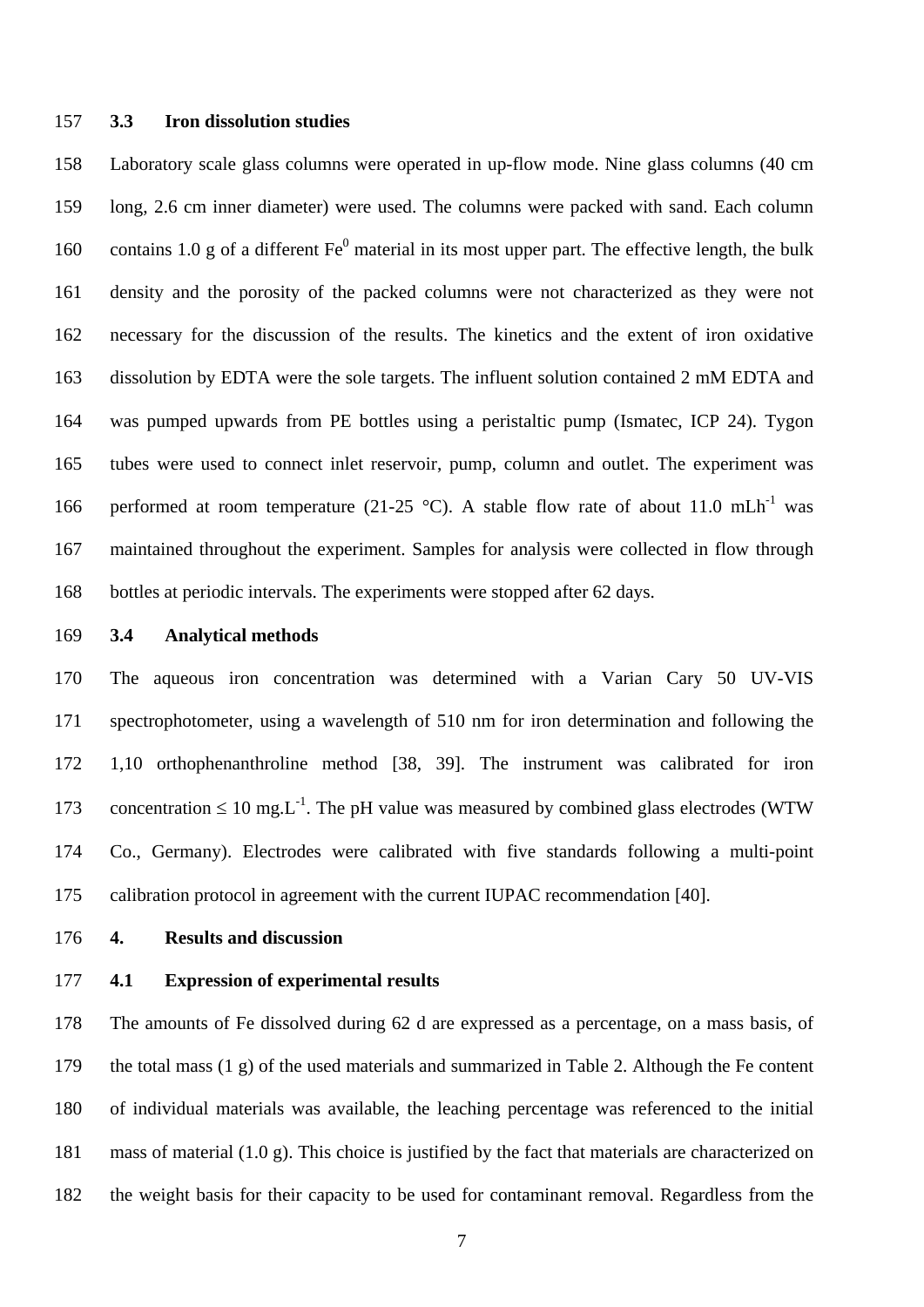actual removal mechanism, the extent of contaminant mitigation is necessarily coupled with the extent of Fe dissolution. Therefore, not the total Fe content is essential, but rather the reactive proportion (leaching extent) and the kinetics of the leaching process. The changes in pH was not recorded. The kinetics of Fe dissolution is expressed as variation of aqueous Fe concentration with the cumulative volume which is directly proportional to the elapsed time. The experiment was stopped after that 16.0 to 16.8 L of EDTA has flowed through the columns. Potentially, 16 L of EDTA (2 mM) can dissolved 1.8 g Fe. Depending on the electrochemical reactivity of the individual materials, the amount of leached Fe during the test varies from 27 to 73 % of the initial weight of  $\text{Fe}^0$  material (1.0 g). 183 184 185 186 187 188 189 190 191

### 192

## **4.2 Kinetics of Fe<sup>0</sup> oxidative dissolution**

193 194 195 196 197 198 199 200 201 Figure 1a shows that two from the nine tested materials exhibited markedly increased dissolution kinetics after the half time of the experiment (1 month corresponding to the date where 8 L of EDTA has flowed through the columns): ZVI3 (direct reduced iron) and ZVI8 (powder). After 1 month all materials exhibited very similar dissolution kinetics (Fig 1a). The powdered material exhibited the most rapid kinetic of iron dissolution with 77 % of the total leached amount of Fe (729 mg after 62 d, Table 2) been leached after 1 month. The extent of iron leaching after 1 month for all other materials, relative to the total leached amount at the end of the experiment, varies between 54 and 66 %. The order of reactivity of the material deduced from the extent of leached iron after 1 month (31 d) is the following:

202

$$
ZVI5 < ZVI7 < ZVI2 < ZVI9 < ZVI4 < ZVI6 < ZVI3 < ZV11 < ZVI8.
$$

203 204 The order of reactivity derived from the total amount of leached iron at the end of the experiment (62 d) is the following:

205

# ZVI5 < ZVI4 < ZVI6 < ZVI9 < ZVI11 < ZVI2 < ZVI7 < ZVI3 < ZVI8

206 207 208 Either  $Fe<sup>0</sup>$  material used in this study (including powdered ZVI8) might be suitable for use in field reactive wall applications unless it is not affordable. The different reactivity for dissolution in 2 mM EDTA would certainly influence the choice of  $Fe<sup>0</sup>$  with regard of site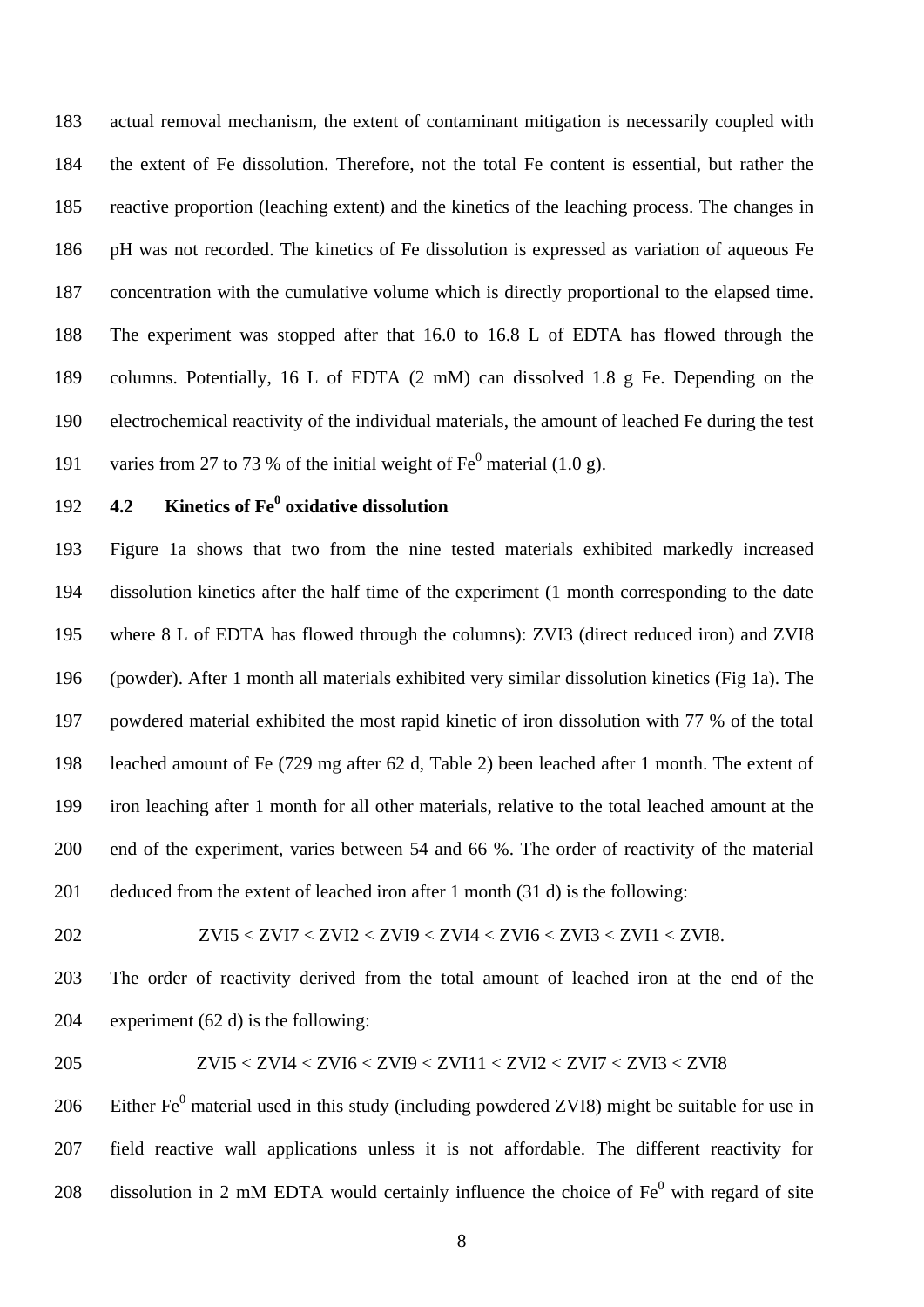specific conditions. It is interesting to notice that ZVI9 with one of the largest surface area  $(1.8 \text{ m}^2 \text{ g}^{-1})$  is one of the poorest reactive materials. Also ZVI5 and ZVI6 with the largest 209 210 211 212 213 214 215 216 217 carbon content are among the less reactive materials. Given the similarities in surface area of used materials due to similarity in the particle size (except for powdered ZVI8 and porous ZVI3), it is definitively clear that  $Fe<sup>0</sup>$  manufacture history causes the observed differences in reactivity. Due to lack of information on these two aspects, their importance can not be accurately accessed or discussed in the remainder of the paper. Although discussing the effects of  $Fe<sup>0</sup>$  manufacture history is over the scope of this work, a brief discussion on the impact of iron content and surface area will be given bellow.

218 219 220 221 222 223 Figure 2 summarises the extent of iron dissolution from tested materials as function of specific surface area (Fig. 2a) and the iron content (Fig. 2b) of the materials. It is obvious that neither the iron content nor the SSA correlated with the extent of Fe leaching by EDTA. From Fig. 2a the material with the highest surface area exhibited one of the lowest Fe leaching efficiency and from Fig. 2b the material with the lowest iron content exhibited the highest Fe leaching efficiency.

224 225 226 227 228 229 230 231 232 233 234 Figure 1b summarises the kinetics of iron dissolution from the seven granular materials (filings, chips) with similar reactivity in fig 1a. Due to a change in the scale on the concentration axe  $(\leq 50 \text{ mg/L})$  a certain reactivity differentiation can be made graphically. For example it can be seen that ZVI5 (cast iron having the least surface area) is the least reactive material whereas ZVI1, ZVI2 and ZVI7 exhibit an increased initial dissolution kinetic. After about one month ZVI7 (and to some extent ZVI2) was the sole material exhibiting an increased dissolution kinetics. These results indicated that systems containing powdered and granulated materials will loss their efficiency sometimes after their field implementation. For systems with powdered materials the loss of efficiency is due to depletion of readily reactive site at the surface. Efficiency loss for granular material is due to intrinsic properties. Note that no passivation due to hydroxide/oxide precipitation is expected under flowing conditions in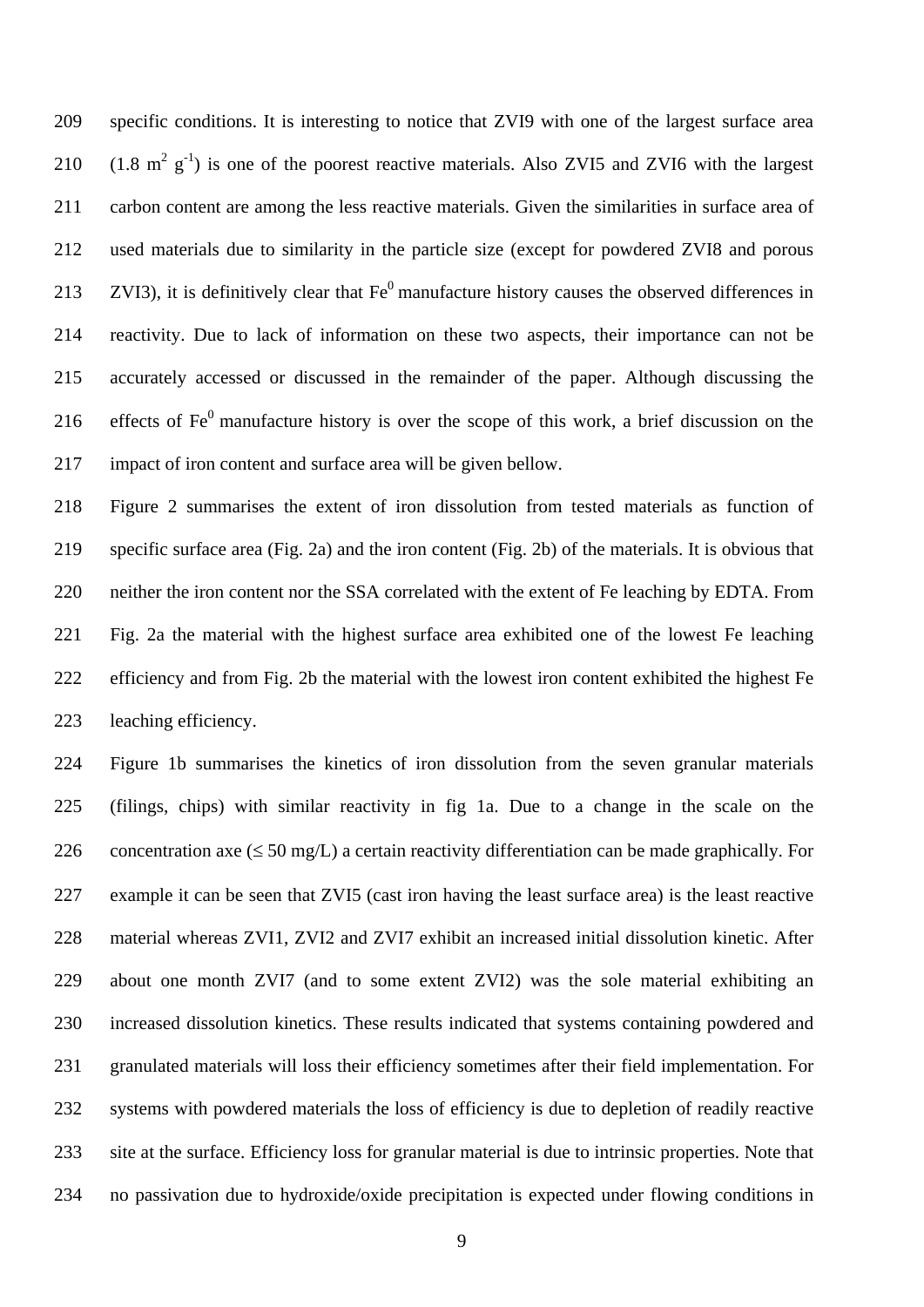EDTA. Considering intrinsic reactivity loss in material selection will certainly reduce the probability of barrier failure. For example, Morrison et al. [41], reported on a  $Fe^0/H_2O$  system 235 236 237 238 239 240 241 242 that showed sooner breakthrough than expected for molybdenum and uranium. Performance failure was attributed to: (i) the continual build-up of mineral precipitates on the  $Fe<sup>0</sup>$  surface, (ii) the loss of pore space, (iii) the development of preferential flow paths, and (iv) the complete bypass of the  $Fe^{0}/H_{2}O$  system resulting in the loss of hydraulic control. The results of the present study suggest that a non purposeful material selection could have been an important factor as well.

### 243 **4.3 Extent of Fe<sup>0</sup> oxidative dissolution**

244 245 246 247 248 249 250 251 252 253 254 Figure 3 summarises the evolution of the cumulative mass of leached iron as function of the volume passed through the columns. As for the kinetics, a net difference is observed for ZVI8 and ZVI3 (Fig. 3a). All other seven materials exhibited very similar dissolution behaviour in the initial phase of the experiment (4 L of EDTA passed or 2 weeks) and a clearer reactivity differentiation with increasing experimental duration. Most of available experiments are performed in batch systems (iron precipitation after saturation) and the experimental durations are rarely greater than 2 days. In such experiments only the initial reactivity of  $Fe<sup>0</sup>$  materials are tested. Even though tested materials are often those used for field  $Fe^{0}/H_{2}O$  systems, accurate long-term data are very difficult to obtain, particularly when service life in the range of decades are needed. This study shows that long-term column experiments (together with purposeful modelling efforts) can help to bridge the gap between field and laboratory.

### 255 **4.4 Discussion**

256 257 258 259 The results of Fe<sup>0</sup> oxidative dissolution by molecular  $O_2$  in 2 mM from this study are compared with that obtained by the same materials for methylene blue (MB) discoloration [42] and 2 mM EDTA  $Fe<sup>0</sup>$  dissolution in batch systems [32]. The order of reactivity of material for column studies for 1 month (initial dissolution) and 2 months (long term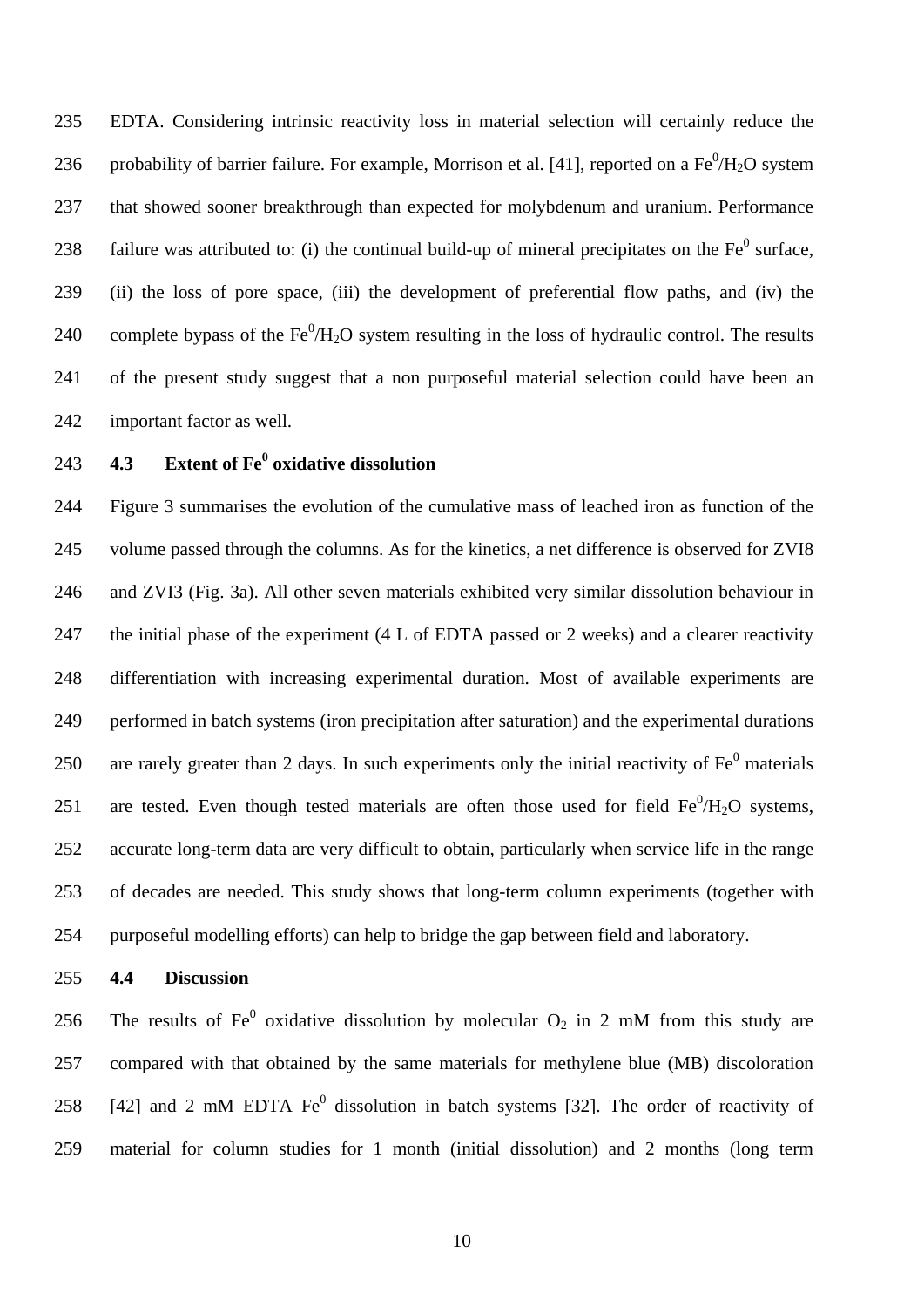260 261 dissolution) are given separately above. The order of reactivity for the other systems are the following:

262 263 264 265 266 267 268 269 EDTA: ZVI5 < ZVI2 < ZVI9 < ZVI4 < ZVI6 < ZVI7 < ZVI3 < ZVI1 < ZVI8 MB: ZVI5 < ZVI2 < ZVI7 < ZVI3 < ZVI6 < ZVI9 < ZVI4 < ZVI1 < ZVI8 The comparison of the initial kinetics of  $\text{Fe}^0$  dissolution in batch ( $k_{\text{EDTA}}$ ) and column (31 d) studies reveals that ZVI5 and ZVI2 are the least reactive materials whereas ZVI3, ZVI1 and ZVI8 are the most reactive ones. However, ZVI1, ZVI2 and ZVI5 are all cast irons whereas ZVI3 is direct reduced iron. Therefore, the relative  $Fe<sup>0</sup>$  reactivity can not be predicted from the elemental chemical composition. Only direct reduced iron could confirm the foreseeable effect of increased reactivity due to porosity or increased surface area.

270 271 272 273 The relative reactivity of the four other materials do not show also a net trend. This is certainly due to the fact that 1 month is a too long time to be considered as time of initial dissolution. Therefore, the order of reactivity considering the initial dissolution is the following obtained in batch experiments:

274 ZVI5 < ZVI2 < ZVI9 < ZVI4 < ZVI6 < ZVI7 < ZVI3 < ZVI1 < ZVI8.

275 276 The order of dissolution deduced from the total mass of Fe leached after 62 days was the following:

277

$$
ZVI5 < ZVI4 < ZVI6 < ZVI9 < ZVII1 < ZVI2 < ZVI7 < ZVI3 < ZVI8. \label{eq:ZVI5}
$$

278 279 280 281 282 283 284 285 It is very interesting to observe that only ZVI5 and ZVI8 conserved their ranking in both classifications. However, it can be emphasized that for longer experimental duration ZVI8 (powder) will be depleted. Therefore, the selection of a material should take into account its reactivity, the relative the flux of contaminant in the ground water and the volume of water to be treated. In some cases it could be advantageous to work with a less reactive material like ZVI5 which is reactive in the long-term. Some applications will need powdered and even nano-sized  $Fe<sup>0</sup>$  for short-time rapid contaminant removal. Next to the iron intrinsic reactivity yielding  $Fe<sup>0</sup>$  dissolution, the relationship between  $Fe<sup>0</sup>$  reactivity and contaminant removal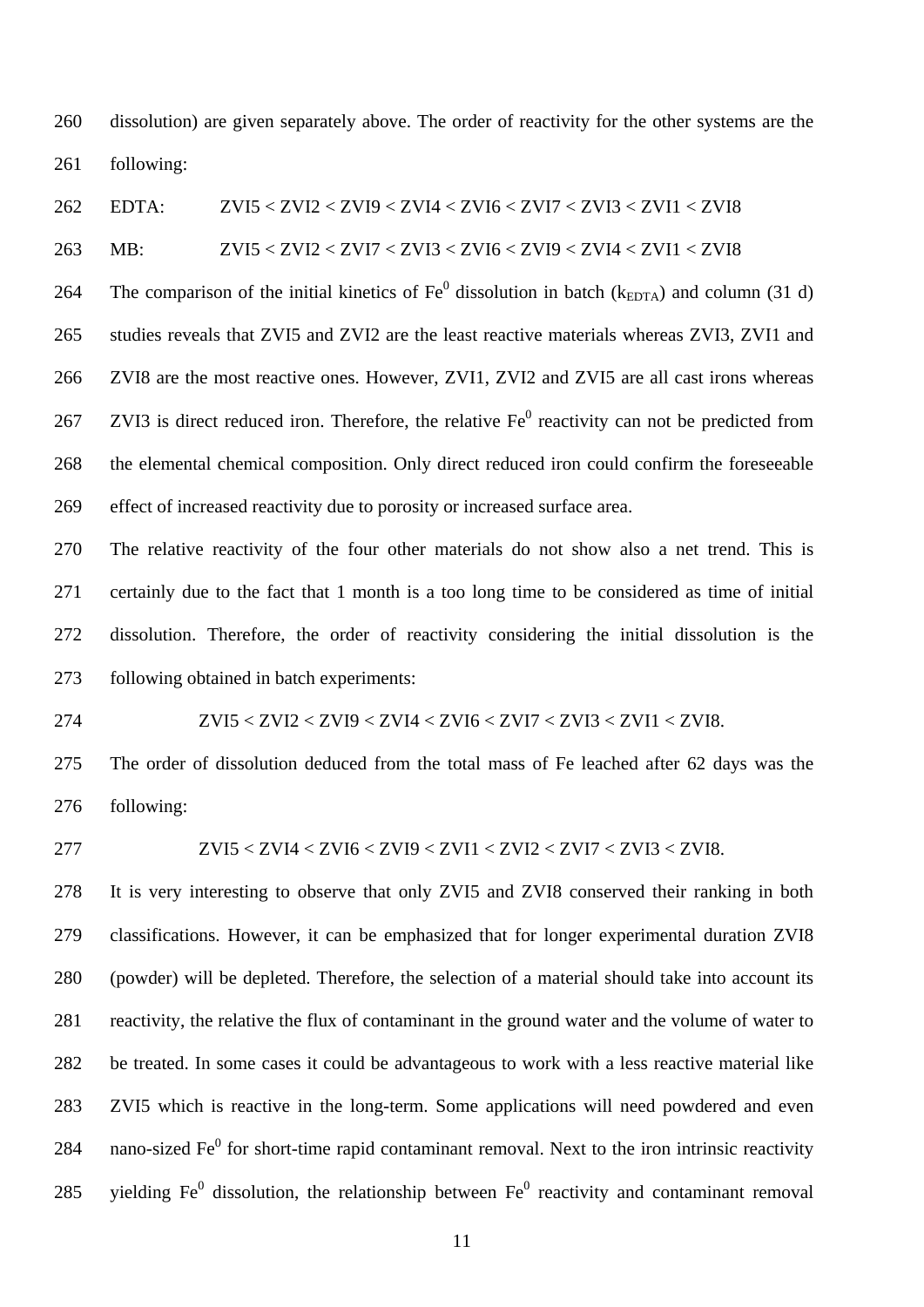286 287 288 289 290 291 depends on the oxide-films formed as result of iron corrosion. To take this important aspect into account the relative reactivity of used materials as accessed by the extent of methylene blue (initial concentration 20 mg/L) discoloration for 1 month [42] was compared to the data on iron dissolution in 2 mM EDTA. The results of MB removal were more comparable to that of iron dissolution in batch systems than to that of columns systems. The slight differences can be attributed to the surface state (roughness, oxidation state) of individual materials.

292

### **5. Concluding remarks**

293 294 295 296 297 298 299 300 301 302 303 304 305 306 307 EDTA has been used for the characterization of the reactivity of  $Fe<sup>0</sup>$  materials mostly of similar particle size (comparable available surface area). The observed great differences in the chemical reactivity could not be correlated with the surface area. This suggests that surface area plays a secondary role in controlling  $Fe<sup>0</sup>$  electrochemical reactivity. The carbon contain of the materials was not also determinant for electrochemical reactivity. Because intrinsic factors determining the chemical reactivity of  $Fe<sup>0</sup>$  materials are of limited accessibility, available materials should be tested in a systematic holistic approach to identify trends in their general reactivity. In this effort, beside batch and column study with chelating agents (e.g. EDTA), long-term batch and column experiment with various contaminants are needed. Given the large spectrum of contaminants that have been successfully removed in  $Fe^{0}/H_{2}O$ systems, this ambitious work can not be achieved by individuals or isolated research groups. The challenge should be to move from studies proving the viability of  $Fe<sup>0</sup>$  technology to investigations incorporated within a broad-based understanding of process occurring in  $Fe^{0}/H_{2}O$  systems [43]. In this effort the proper characterization of used materials is a fundamental issue.

### 308 **Acknowledgments**

309 310 311 For providing the materials investigated in this study the author would like to express his gratitude to the branch of the MAZ (Metallaufbereitung Zwickau, Co) in Freiberg (Germany), Gotthart Maier Metallpulver GmbH (Rheinfelden, Germany), Connelly GPM Inc. (USA), Dr.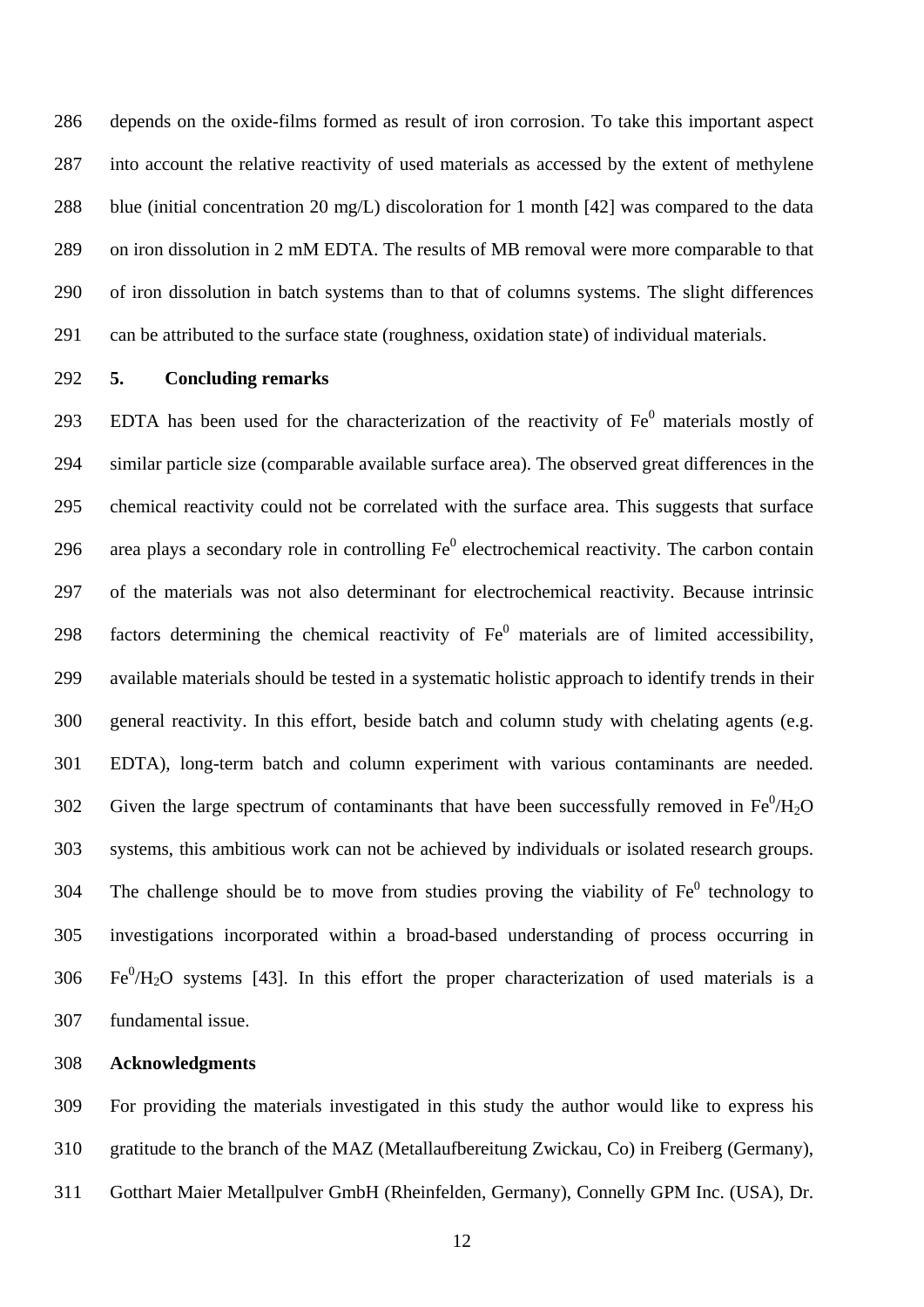312 313 314 315 Ralf. Köber from the Institute Earth Science of the University of Kiel and Dr. Vera Biermann from the Federal Institute for Materials Research and Testing (Berlin, Germany). Emin Özdem (student research assistant) is acknowledged for technical support. The work was granted by the Deutsche Forschungsgemeinschaft (DFG-No 626/2-2).

316 **References**

- 317 318 [1] S.F. O´Hannesin, R.W. Gillham, Long-term performance of an in situ "iron wall" for remediation of VOCs. Ground Water 36 (1998), 164-170.
- 319 320 321 [2] M.M. Scherer, S. Richter, R.L. Valentine, P.J.J. Alvarez, Chemistry and microbiology of permeable reactive barriers for in situ groundwater clean up. Rev. Environ. Sci. Technol. 30 (2000), 363-411.
- 322 323 [3] A.D. Henderson, A.H. Demond, Long-term performance of zero-valent iron permeable reactive barriers: a critical review. Environ. Eng. Sci. 24 (2007), 401-423.
- 324 325 326 [4] A.B. Cundy, L. Hopkinson, R.L.D. Whitby, Use of iron-based technologies in contaminated land and groundwater remediation: A review. Sci. Tot. Environ. 400 (2008), 42-51.
- 327 328 [5] R. Thiruvenkatachari, S. Vigneswaran, R. Naidu, Permeable reactive barrier for groundwater remediation. J. Ind. Eng. Chem. 14 (2008), 145-156.
- 329 330 331 [6] B.K. Lavine, G. Auslander, J. Ritter, Polarographic studies of zero valent iron as a reductant for remediation of nitroaromatics in the environment. Microchem. J. 70 (2001), 69-83.
- 332 333 [7] C. Noubactep, Processes of contaminant removal in " $Fe^{0}$ -H<sub>2</sub>O" systems revisited. The importance of co-precipitation. Open Environ. J. 1 (2007), 9-13.
- 334 335 [8] C. Noubactep, A critical review on the mechanism of contaminant removal in  $Fe^{0}-H_{2}O$ systems. Environ. Technol. 29 (2008), 909-920.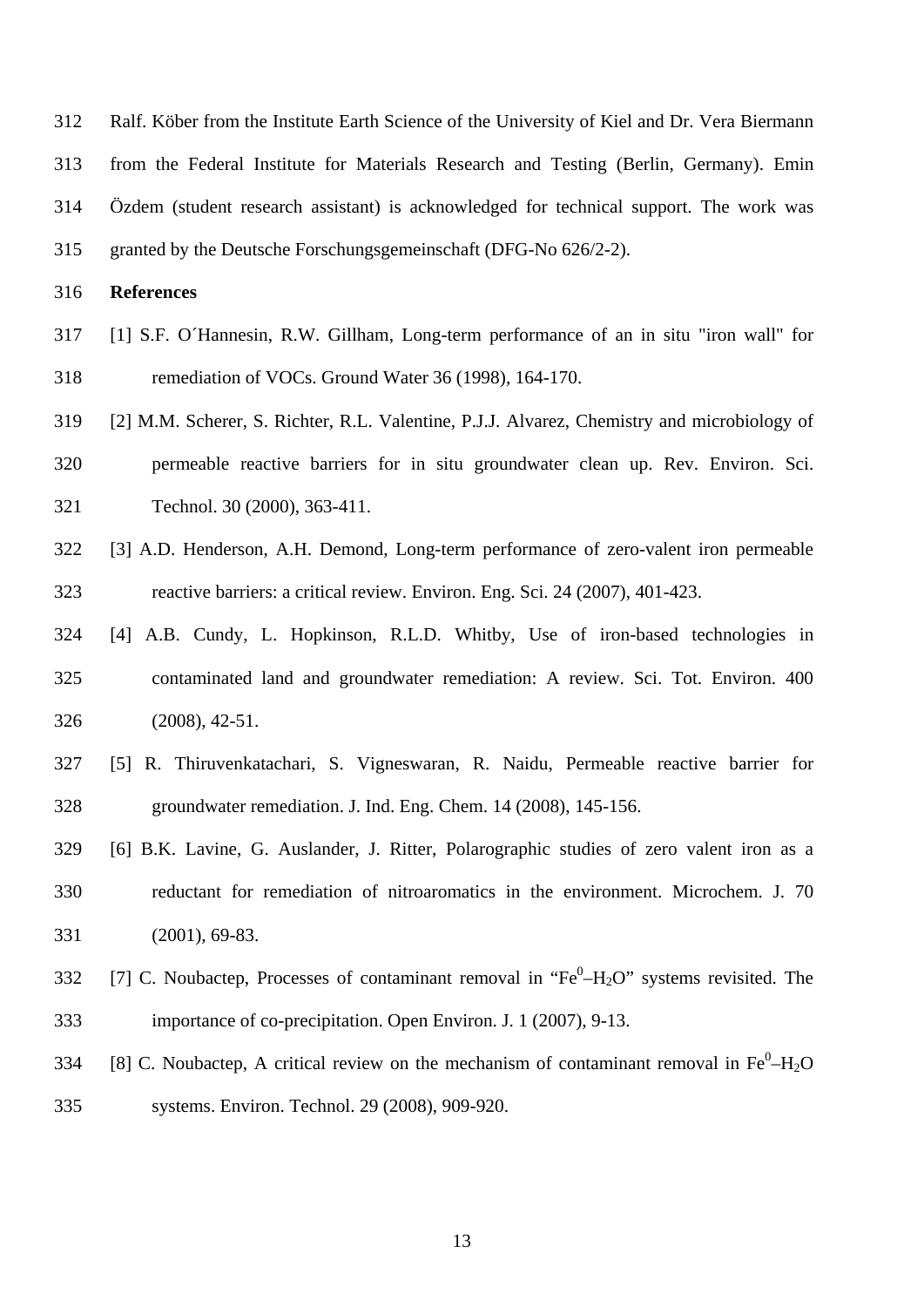- 336 337 338 [9] B. Flury, U. Eggenberger, U. Mäder, First results of operating and monitoring an innovative design of a permeable reactive barrier for the remediation of chromate contaminated groundwater. Appl. Geochem. 24 (2009), 687-696.
- 339 340 341 [10] A. Ghauch, A. Tuqan, H. Abou Assi, Antibiotic removal from water: Elimination of amoxicillin and ampicillin by microscale and nanoscale iron particles. Environ. Pollut. 157 (2009), 1626-1635.
- 342 343 344 [11] P. Rao, M.S.H. Mak, T. Liu, K.C.K. Lai, I.M.C. Lo, Effects of humic acid on arsenic(V) removal by zero-valent iron from groundwater with special references to corrosion products analyses. Chemosphere 75 (2009), 156-162.
- 345 346 347 [12] T. Satapanajaru, S. Onanong, S.D. Comfort, D.D. Snow, D.A. Cassada, C. Harris, Remediating dinoseb-contaminated soil with zerovalent iron. J. Hazard. Mater. 168 (2009), 930–937.
- 348 349 350 351 [13] R.L. Landis, R.W. Gillham, E.J. Reardon, R. Fagan, R.M. Focht, J.L. Vogan, An examination of zero-valent iron sources used in permeable reactive barriers. 3rd International Containment Technology Conference (10-13 June 2001), Florida State University, Tallahassee. Orlando, FL. (2001) 5 pages.
- 352 353 354 [14] R. Miehr, G.P. Tratnyek, Z.J. Bandstra, M.M. Scherer, J.M. Alowitz, J.E. Bylaska, Diversity of contaminant reduction reactions by zerovalent iron: Role of the reductate. Environ. Sci. Technol. 38 (2004), 139-147.
- 355 356 [15] C. Noubactep, G. Meinrath, P. Dietrich, M. Sauter, B. Merkel, Testing the suitability of zerovalent iron materials for reactive Walls. Environ. Chem. 2 (2005), 71-76.
- 357 358 [16] T. Lee, H. Lim, Y. Lee, J.-W. Park, Use of waste iron metal for removal of Cr(VI) from water. Chemosphere 53 (2003), 479-485.
- 359 360 [17] C. Noubactep, Characterizing the reactivity of metallic iron upon methylene blue discoloration in Fe $^0$ /MnO<sub>2</sub>/H<sub>2</sub>O systems. J. Hazard. Mater. 168 (2009) 1613–1616.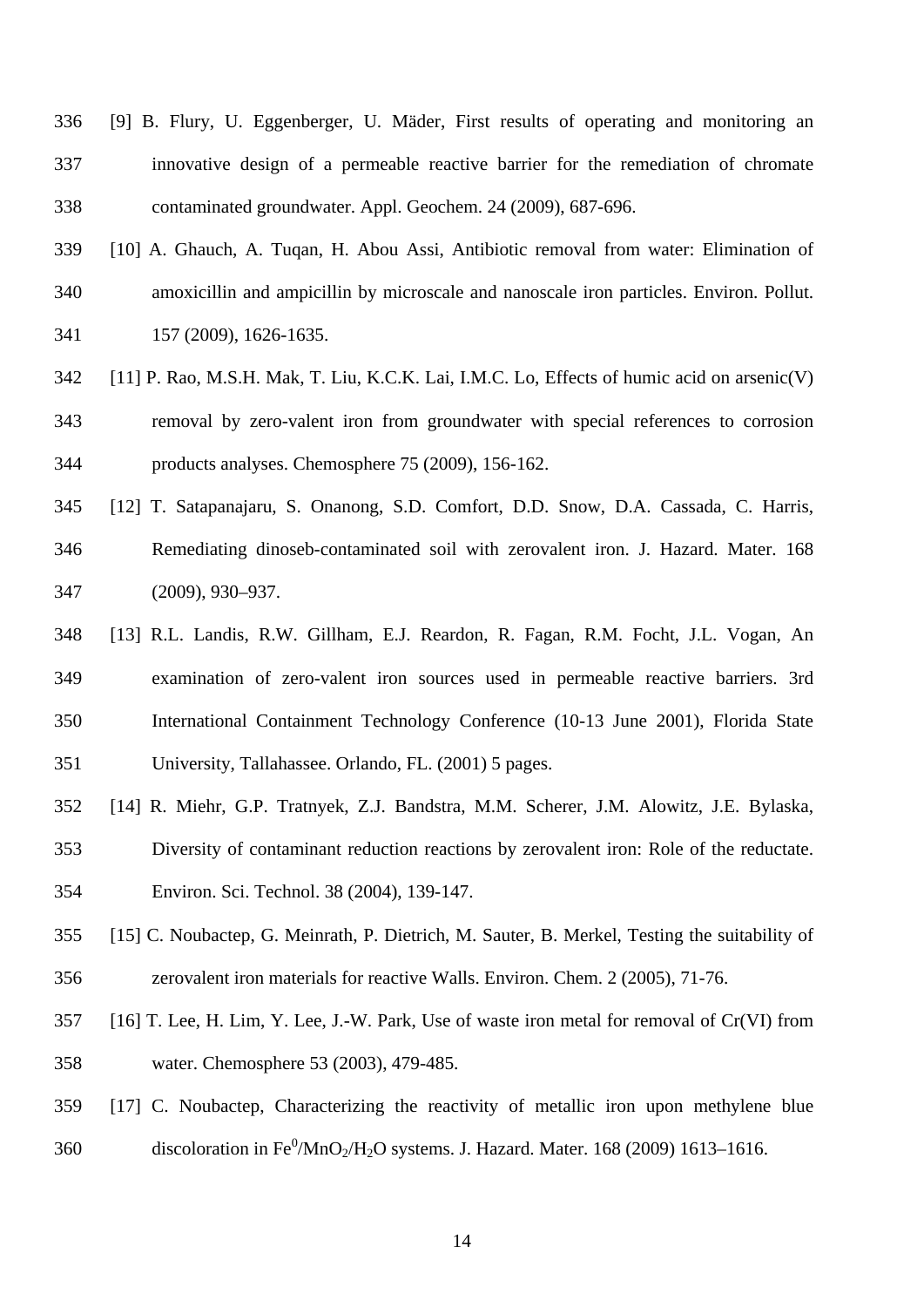- 361 362 [18] A.C. Van Orden, Corrosion mechanisms relevant to high-level waste repositories. Eng. Geol. 26 (1989), 331-349.
- 363 364 [19] E.J. Reardon, Anaerobic corrosion of granular iron: Measurement and interpretation of hydrogen evolution rates. Environ. Sci. Technol. 29 (1995), 2936-2945.
- 365 366 [20] E.J. Reardon, Zerovalent irons: Styles of corrosion and inorganic control on hydrogen pressure buildup. Environ. Sci. Tchnol. 39 (2005), 7311-7317.
- 367 368 [21] C. Noubactep, On the validity of specific rate constants  $(k_{SA})$  in Fe $^0$ /H<sub>2</sub>O systems. J. Hazard. Mater. 164 (2009), 835-837.
- 369 370 [22] T.L. Johnson, M.M. Scherer, P.G. Tratnyek, Kinetics of halogenated organic compound degradation by iron metal. Environ. Sci. Technol. 30 (1996), 2634-2640.
- 371 372 [23] D.M. Cwiertny, A.L. Roberts On the nonlinear relationship between  $k_{obs}$  and reductant mass loading in iron batch systems. Environ. Sci. Technol. 39 (2005), 8948-8957.
- 373 [24] Z. Szklarska-Smialowska, T. Zakroczymski, C.-J. Fan, Effect of EDTA on the cathodic
- 374 375 reduction of oxide films on iron in sodium hydroxide solution. J. Electrochem. Soc. 132 (1985), 2543-2548.
- 376 377 378 [25] P. Schmuki, M. Büchler, S. Virtanen, H.S. Isaacs, M.P. Ryan, H. Böhni, Passivity of iron in alkaline solutions studied by in situ XANES and a Laser Reflection Technique. J. Electrochem. Soc. 146 (1999), 2097-2102.
- 379 380 381 [26] E. Sikora, D.D. Macdonald, The passivity of iron in the presence of ethylenediaminetetraacetic acid I. general electrochemical behavior. J. Electrochem. Soc. 147 (2000), 4087-4092.
- 382 383 384 [27] A. Abdelouas, W. Lutze, H.E. Nutall, W. Gong, Réduction de l'U(VI) par le fer métallique: application à la dépollution des eaux. C. R. Acad. Sci. Paris, Earth Planetary Sci. 328 (1999), 315-319.
- 385 386 [28] J.-L. Chen, S.R. Al-Abed, J.A. Ryan, Z. Li, Effects of pH on dechlorination of trichloroethylene by zero-valent iron J. Hazard. Mater. 83 (2001), 243-254.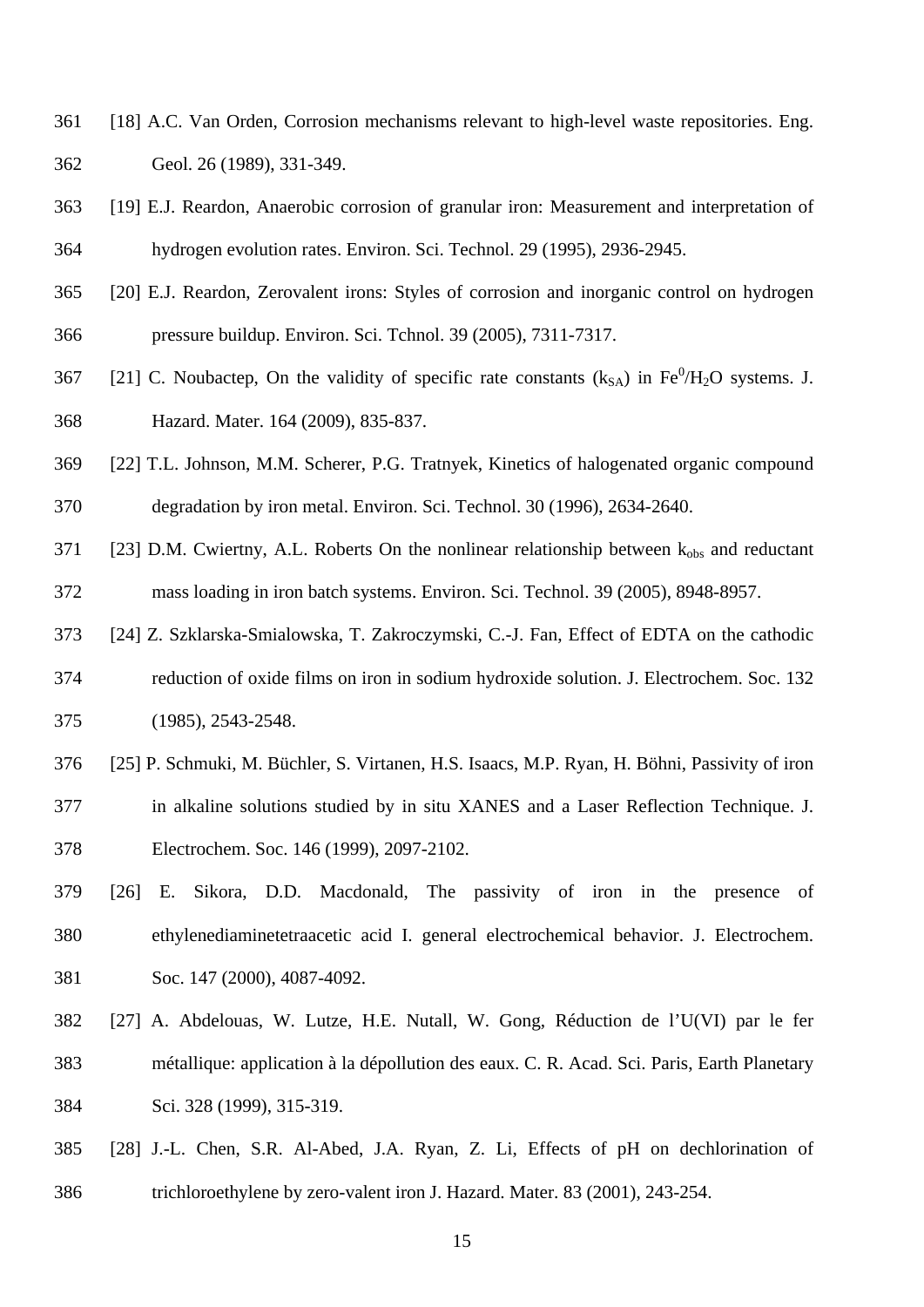- 387 [29] C. Noubactep, Effect of selected ligands on the U(VI) immobilization by zerovalent iron.
- 388 J. Radioanal. Nucl. Chem 267 (2006), 13-19.
- 389 [30] E.M. Pierce, D.M. Wellman, A.M. Lodge, E.A. Rodriguez, Experimental determination
- 390 of the dissolution kinetics of zero-valent iron in the presence of organic complexants.
- 391 Environ. Chem. 4 (2007), 260-270.
- 392 393 [31] C. Noubactep, Characterizing the effects of shaking intensity on the kinetics of metallic iron dissolution in EDTA. J. Hazard. Mater. 170 (2009), 1149–1155.
- 394 395 396 [32] C. Noubactep, T. Licha, T.B. Scott, M. Fall, M. Sauter, Exploring the influence of operational parameters on the reactivity of elemental iron materials. J. Hazard. Mater. 172 (2009), 943–951.
- 397 398 399 [33] Roehl K.E., Meggyes T., Simon F.G., Stewart D.I. (Eds), Long-term Performance of permeable reactive barriers. In: Nriagu, J. (Series Ed.), Trace Metals and other contaminants in the environment, vol. 7 (2005), Elsevier, Amsterdam.
- 400 401 402 [34] O. Schlicker, M. Ebert, M. Fruth, M. Weidner, W. Wüst, A. Dahmke, Degradation of TCE with iron: The role of competing chromate and nitrate reduction. Ground Water, 38 (2000), 403-409.
- 403 404 405 406 [35] C. Mbudi, P. Behra, B. Merkel, The Effect of Background Electrolyte Chemistry on Uranium Fixation on Scrap Metallic Iron in the Presence of Arsenic. Paper presented at the Inter. Conf. Water Pollut. Natural Porous Media (WAPO2), Barcelona (Spain) April 11 - 13 (2007), 8 pages.
- 407 408 409 410 [36] A. Dahmke, M. Ebert, R. Köber, D. Schäfer, O. Schlicker, W. Wüst (2000): Konstruktion und Optimierung von passiven geochemischen Barrieren zur In-Situ-Sanierung und Sicherung CKW-kontaminierter Aquifere. Abschlußbericht BMBF-Forschungsvorhaben 02-WT9546/2, 248 pages.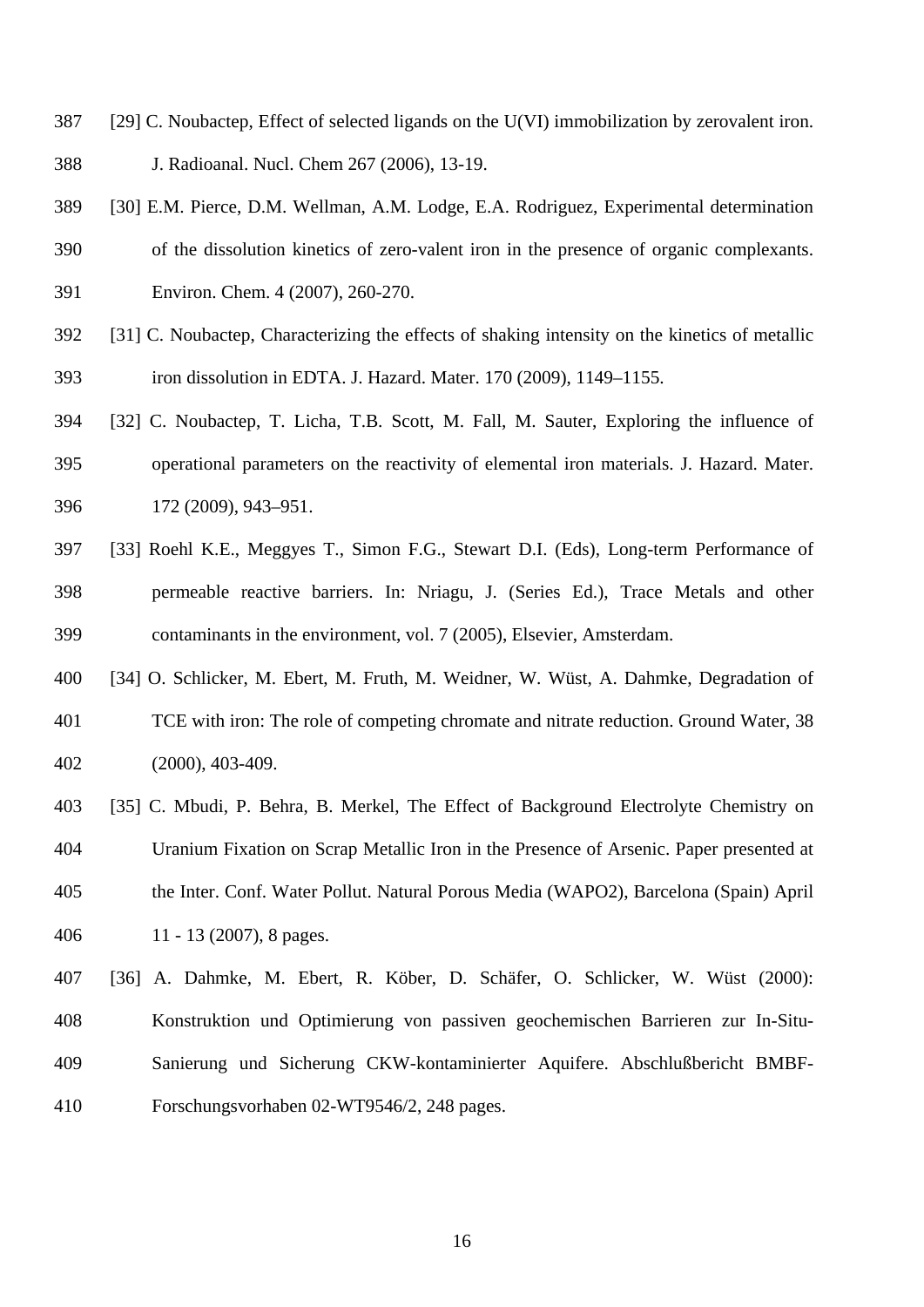- 411 412 413 [37] K.C.K. Lai, I.M.C. Lo, Removal of chromium (VI) by acid-washed zero-valent iron under various groundwater geochemistry conditions. Environ. Sci. Technol. 42 (2008), 1238-1244.
- 414 415 [38] L.G. Saywell, B.B. Cunningham, Determination of iron: colorimetric o-phenanthroline method. Ind. Eng. Chem. Anal. Ed. 9 (1937), 67-69.
- 416 417 [39] W.B. Fortune, M.G. Mellon, Determination of iron with o-phenanthroline: a spectrophotometric study. Ind. Eng. Chem. Anal. Ed. 10 (1938), 60-64.
- 418 [40] R.P. Buck, S. Rondinini, A.K. Covington, F.G.K. Baucke, C.M.A. Brett, M.F. Camoes,
- 419 M.J.T. Milton, T. Mussini, R. Naumann, K.W. Pratt, P. Spitzer, G.S. Wilson,
- 420 Measurement of pH. Definition, standards, and procedures (IUPAC Recommendations
- 421 2002), Pure Appl. Chem. 74 (2002), 2169-2200.
- 422 423 [41] S.J. Morrison, P.S. Mushovic, P.L. Niesen, Early Breakthrough of Molybdenum and Uranium in a Permeable Reactive Barrier. Environ. Sci. Technol. 40 (2006), 2018-2024.
- 424 425 [42] C. Noubactep, Characterizing the discoloration of methylene blue in  $Fe^{0}/H_{2}O$  systems. J. Hazard. Mater. 166 (2009), 79-87.
- 426 [43] K.L. McGeough, R.M. Kalin, P. Myles, Carbon disulfide removal by zero valent iron.
- 427 Environ. Sci. Technol. 41 (2007), 4607-4612.
- 428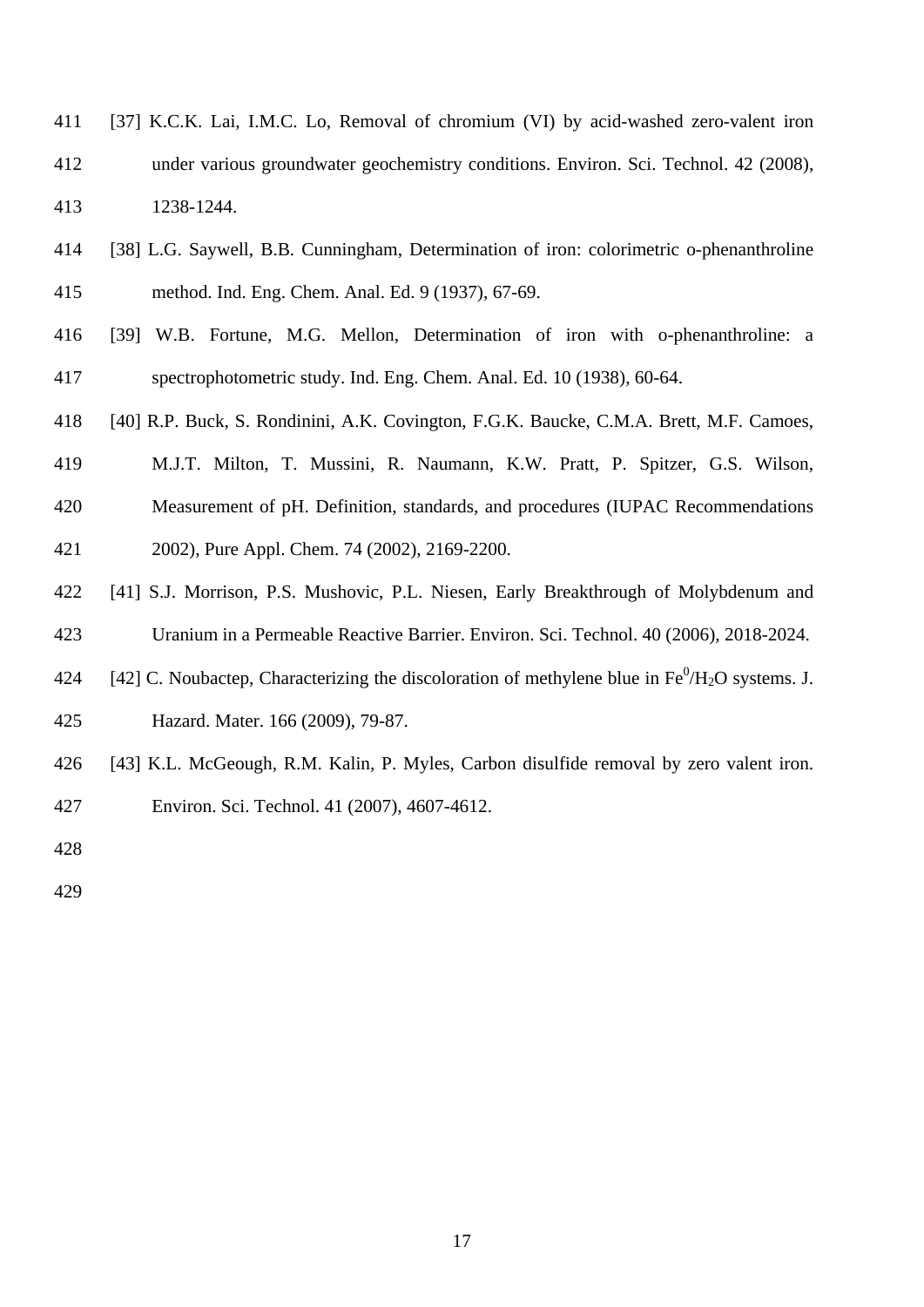**Table 1**: Origin, name and main characteristics of tested  $Fe<sup>0</sup>$  materials.

| origin               | original denotation | code             | form      | Ø               |
|----------------------|---------------------|------------------|-----------|-----------------|
|                      |                     |                  |           | $(\mu m)^{(a)}$ |
| MAZ, mbH             | Sorte $69(b)$       | ZVI <sub>6</sub> | filings   | 80-4000         |
| <b>G. Maier GmbH</b> | FG 0300/2000        | ZVI1             | filings   | 200-2000        |
| <b>G. Maier GmbH</b> | FG 1000/3000        | ZVI4             | filings   | 1000-3000       |
| Würth                | Hartgußstrahlmittel | ZVI <sub>5</sub> | spherical | 1200            |
| <b>Hermens</b>       | Hartgußgranulat     | ZVI <sub>2</sub> | granular  | 1500            |
| <b>G. Maier GmbH</b> | Graugußgranulat     | ZVI7             | chips     | 350-1200        |
| <b>ISPAT GmbH</b>    | Schwammeisen        | ZVI3             | filings   | 9000            |
| <b>Connelly-GPM</b>  | <b>ETC-CC-1004</b>  | ZVI <sub>9</sub> | filings   | 500-1000        |
| <b>ACROS</b>         | Fe, powder, 99%     | ZVI8             | powder    | 45              |

 $\overline{a}$  (a) Average values from material supplier; <sup>(b)</sup> Scrap iron material.

432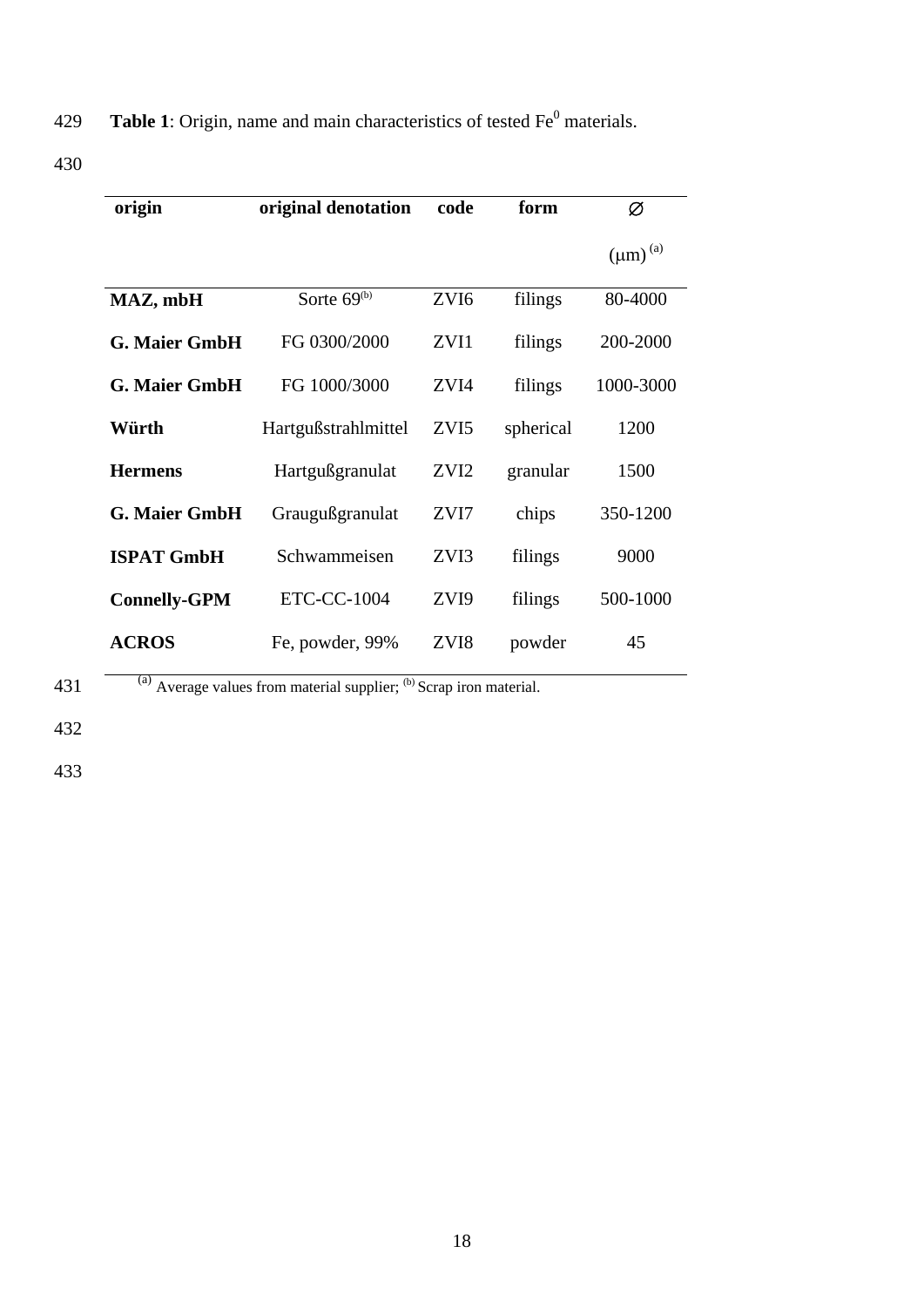**Table 2**. Elemental composition and specific surface area (SSA) of iron materials used in this study. n.a. = not available and n.d. = not determined. 433 434

| ZVI                    | Elemental $(\%)$ |      |      |       |      | <b>SSA</b> |       |                     |
|------------------------|------------------|------|------|-------|------|------------|-------|---------------------|
|                        | $\mathsf{C}$     | Si   | Mn   | Cr    | Mo   | Ni         | Fe    | $(m^2/g)$           |
| $ZVI^{(\overline{a})}$ | 3.2              | 1.95 | n.a. | 0.023 | n.a. | 0.02       | 92.00 | $0.048^{(b)}$       |
| ZVI <sub>2</sub>       | 3.13             | 0.17 | 0.42 | 0.16  | n.d. | 0.23       | 96.7  | $0.50^{(c)}$        |
| ZVI3                   | 1.96             | 0.12 | 0.09 | 0.003 | n.d. | < 0.001    | 86.3  | $0.63^{\text{(d)}}$ |
| $ZVI4^{(a)}$           | 3.2              | 1.95 | n.a. | 0.023 | n.a. | 0.02       | 92.00 | $0.048^{(b)}$       |
| ZVI5                   | 3.39             | 0.41 | 1.10 | 0.34  | n.d. | 0.088      | 91.5  | $0.043^{(c)}$       |
| ZVI <sub>6</sub>       | 3.52             | 2.12 | 0.93 | 0.66  | n.d. | n.d.       | 99.8  | $0.29^{(e)}$        |
| $ZVI7^{(a)}$           | 3.13             | 2.17 | 0.36 | 0.077 | n.d. | 0.056      | 96.7  | $0.50^{(f)}$        |
| ZVI8                   | n.a.             | n.a. | n.a. | n.a.  | n.a. | n.a.       | 99.0  | n.a.                |
| $ZVI9^{(a)}$           | 2.85             | 1.85 | 0.60 | 0.10  | 0.15 | 0.13       | 89.82 | $1.8^{(g)}$         |

436  $\frac{7a}{a}$  Data of elemental composition from supplier,  $\frac{(b)}{b}$  ref. [33],  $\frac{(c)}{c}$  ref. [34],  $\frac{(d)}{d}$  Data from supplier, 437 (e) ref. [35]; <sup>(f)</sup> ref. [36], <sup>(g)</sup> ref. [37].

438

439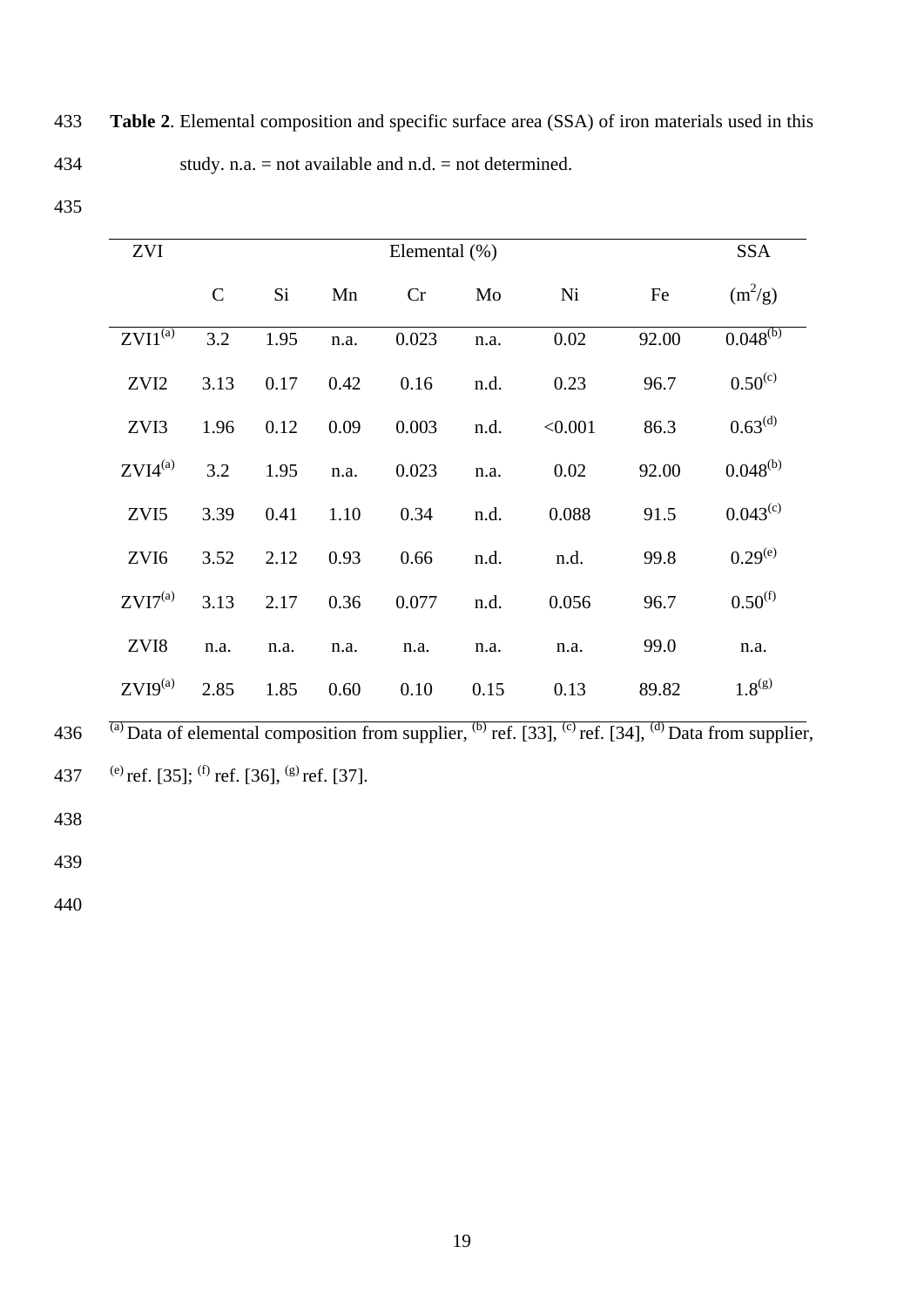**Table 3:** Extent of Fe dissolution in column studies for the nine tested  $Fe<sup>0</sup>$  materials. ' $V_T$ ' is the total volume of EDTA (2 mM) that has flowed into the individual columns. 'm<sub>T</sub>' is the total mass of leached Fe from individual materials and P  $(\%)$  is the 440 441 442 443 444 445 corresponding percentage relative to the initial mass of 1.0 g (or 1000 mg). As a rule, the more reactive a material the bigger the  $m<sub>T</sub>$  and P values. General conditions:  $pH_0 = 5.2$ ,  $[EDTA]_0 = 2$  mM,  $T = 23 \pm 2$  °C.

| Fe <sup>0</sup>  | form      | $\mathbf{V_{T}}$ | $m_T$ | ${\bf P}$ |
|------------------|-----------|------------------|-------|-----------|
|                  |           | (L)              | (mg)  | (% )      |
| ZVI5             | spherical | 16.6             | 272   | 27.2      |
| ZVI4             | filings   | 16.6             | 295   | 29.5      |
| ZVI <sub>6</sub> | filings   | 16.6             | 298   | 29.8      |
| ZVI9             | filings   | 16.3             | 332   | 33.2      |
| ZVI1             | filings   | 16.6             | 340   | 34.0      |
| ZVI2             | granular  | 16.2             | 376   | 37.6      |
| ZVI7             | chips     | 16.0             | 430   | 43.0      |
| ZVI3             | filings   | 16.8             | 513   | 51.3      |
| ZVI8             | powder    | 16.5             | 729   | 72.9      |
|                  |           |                  |       |           |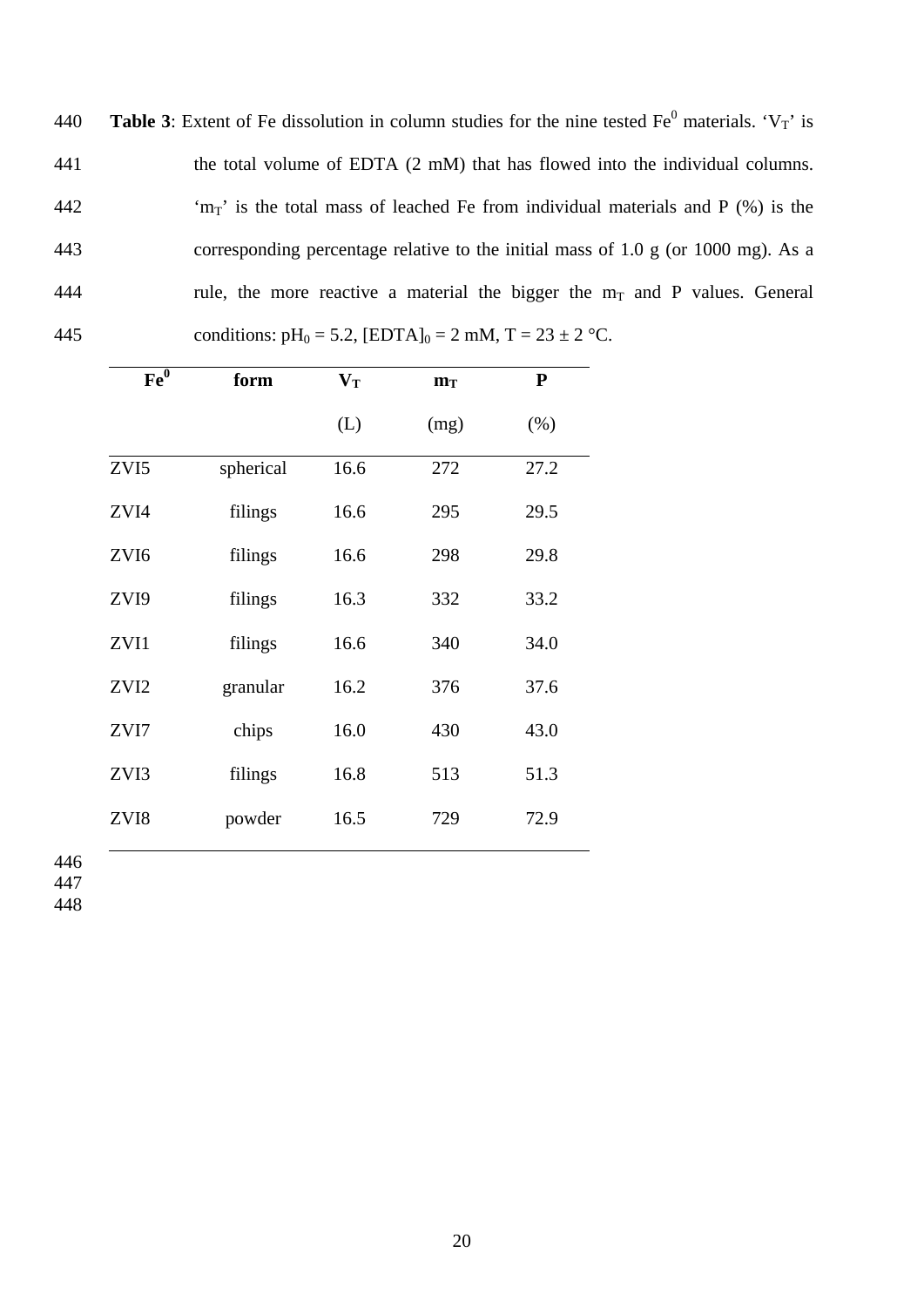450 451 452



453 454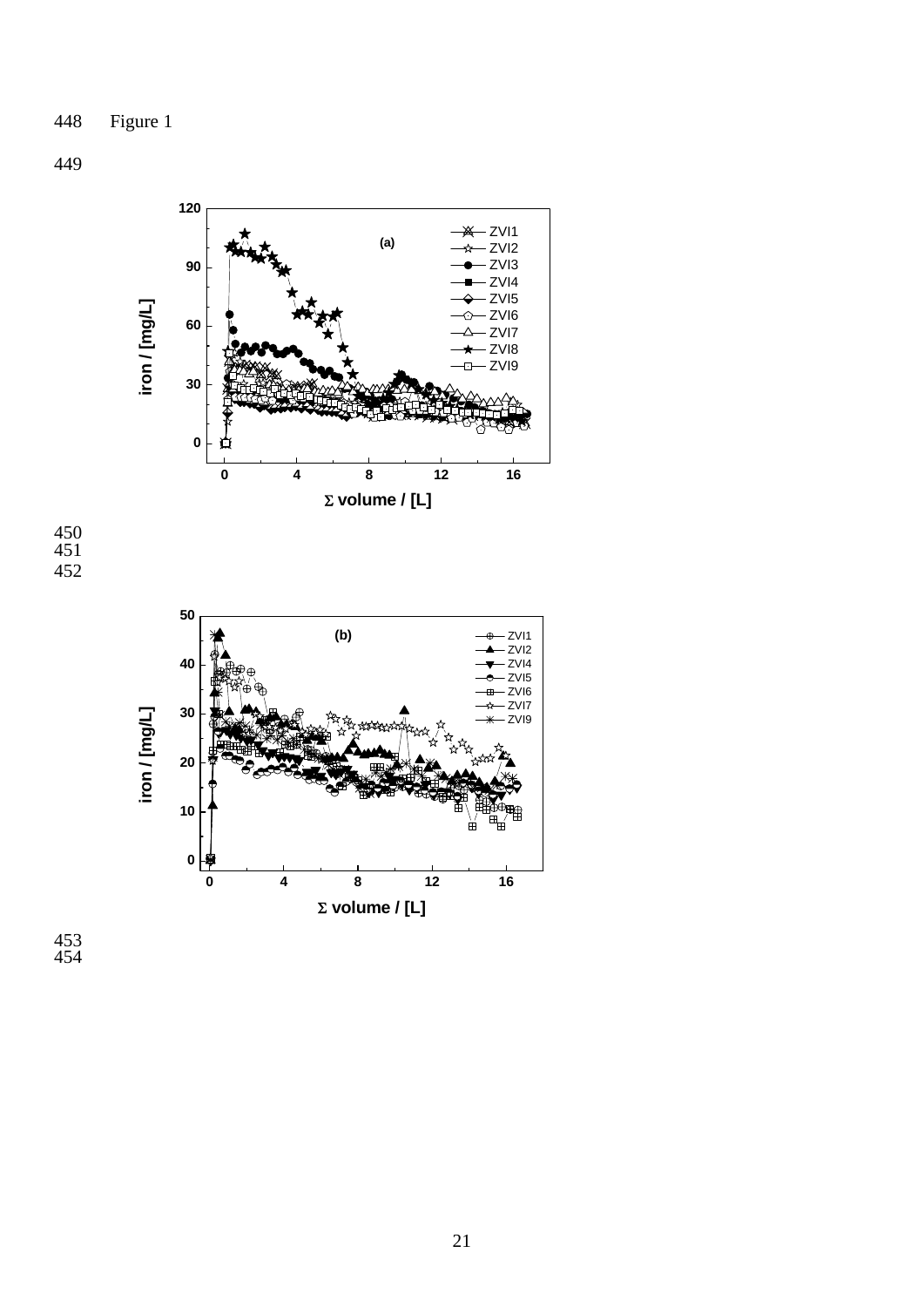



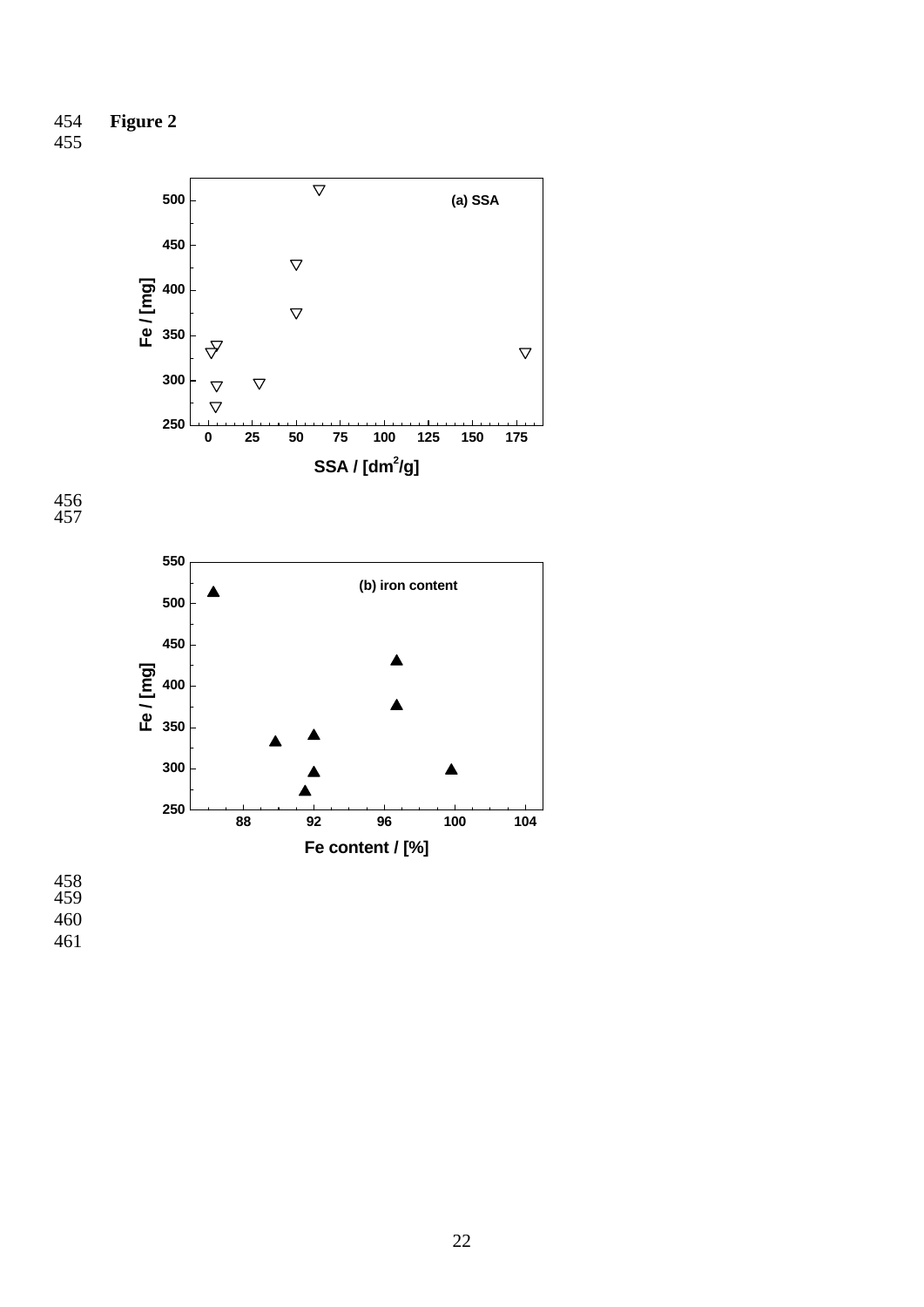461 462 Figure 2



Σ **volume / [L]**